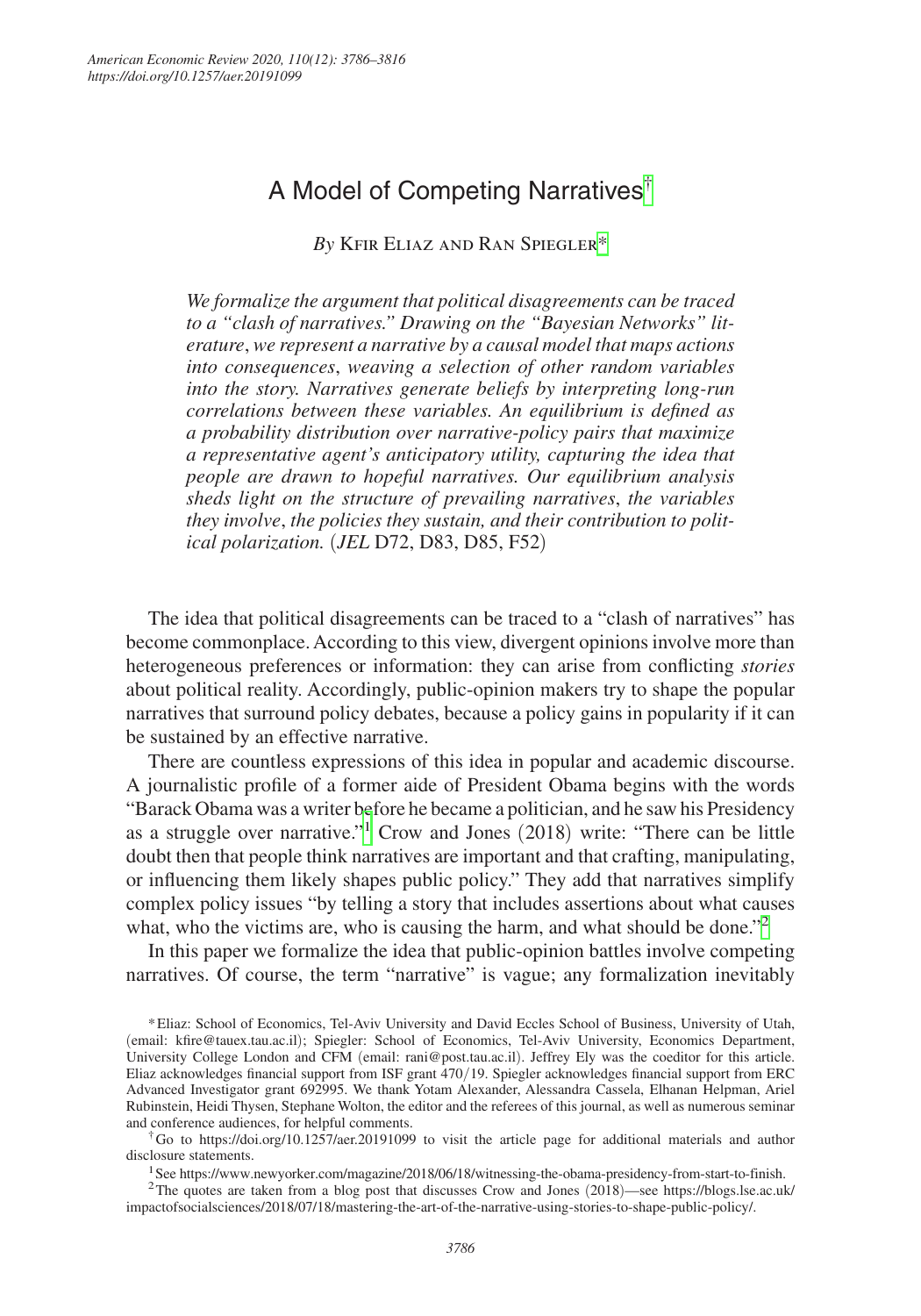leaves certain aspects outside the scope of investigation. Echoing the Crow-Jones quote, our model is based on the idea that political narratives can be regarded as *causal models* that map actions to consequences. Following the "Bayesian networks" literature in Statistics, Artificial Intelligence, and Psychology (Cowell et al. 1999, Sloman 2005, Pearl 2009), we represent such causal models by directed acyclic graphs (DAGs).

In our model, what defines a narrative is the variables it incorporates and the way these are arranged in the causal mapping from actions to consequences. For instance, consider a debate over US trade policy and its possible implications for employment. Suppose the public has homogeneous preferences over actions and consequences; disagreements only arise from different beliefs. The DAG

(1) trade policy  $\rightarrow$  imports from China  $\rightarrow$  employment

represents a narrative that weaves a third variable (imports from China) into a causal story about the employment consequences of trade policy.

The nodes in the DAG represent variables (not the values they can take), and the links represent perceived direct causal effects (but not the sign or magnitude of these effects). The variables are coarse-grained, such that the narrative does not describe a single historical episode. Instead, it addresses numerous historical episodes, alerting the public's attention to long-run correlations between adjacent variables along the causal chain and offering a particular causal interpretation of these correlations. In general, our model assumes that when the public adopts a narrative, it constructs a belief by fitting the causal model to objective data. As in Spiegler (2016), this means factorizing the long-run distribution (over the DAG variables) according to the Bayesian-Network factorization formula. The public relies on this belief to evaluate the policy that the narrative promotes, where a policy is defined as a mixture over actions.

We refer to the causal model (1) as a "lever narrative" because it regards imports from China as a "lever" (or a mediator, to use statisticians' jargon), i.e., an endogenous variable that is influenced by actions and in turn influences the target variable. To the extent that imports from China are negatively correlated with both protectionism and employment, this narrative intuitively supports a protectionist policy. But while the support is intuitive, it is illusory if the narrative's causal structure is false, e.g., if the correlation between employment and imports from China is actually due to confounding by exogenous technological change. A false narrative will typically induce a distorted belief regarding the mapping from actions to consequences.

The following is another example of a lever narrative in the context of a foreign policy question, whether to impose economic sanctions on a rival country with a hostile regime. The public considers destabilizing the regime a desirable outcome. A lever narrative that intuitively gives support to a hawkish policy is

sanction policy  $\rightarrow$  economic situation in rival country  $\rightarrow$  regime strength.

The following is a lever narrative that involves a different "lever":

sanction policy  $\rightarrow$  nationalism in rival country  $\rightarrow$  regime strength.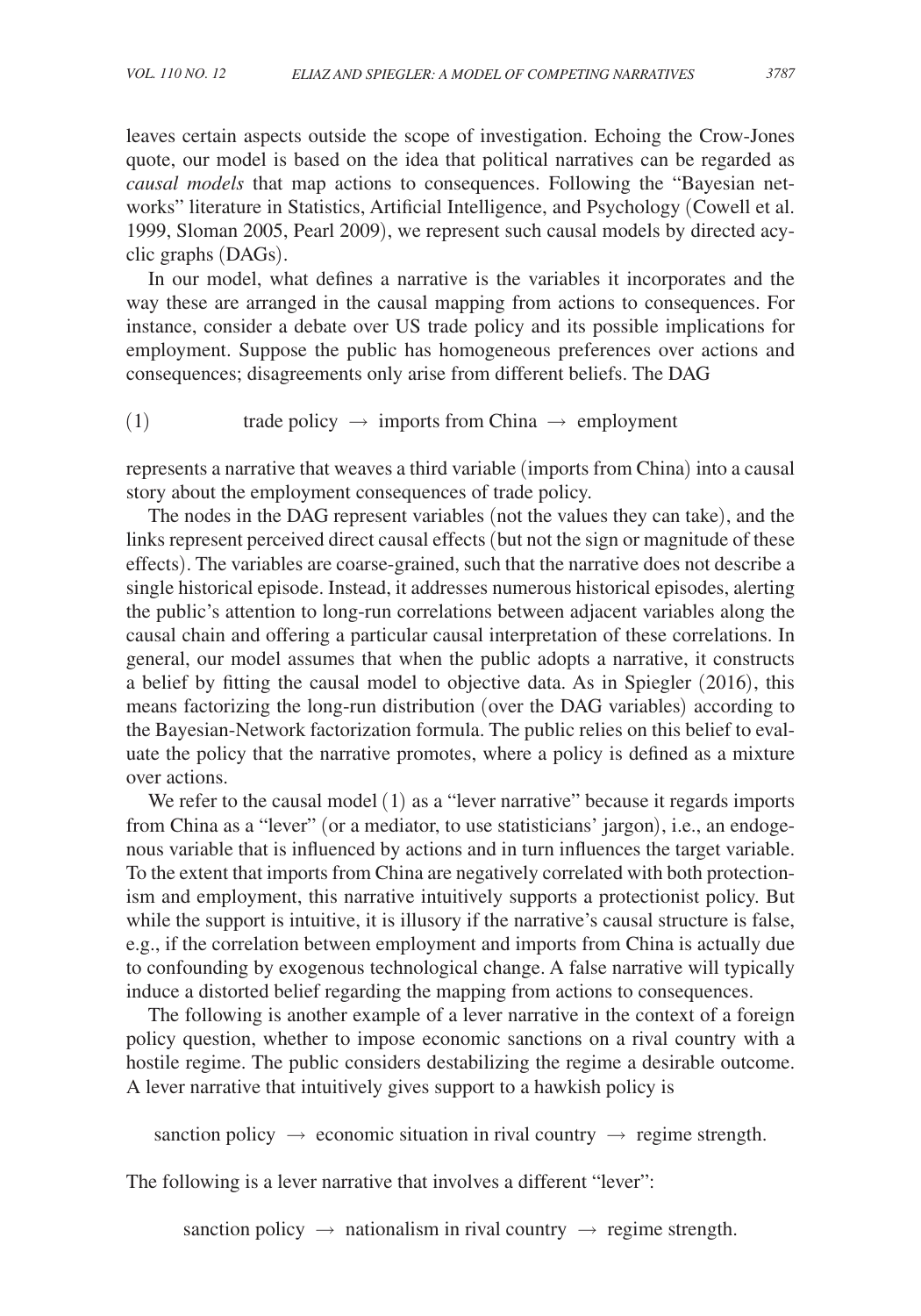This narrative intuitively supports a *dovish* policy, to the extent that nationalism in the rival country is positively correlated with the strength of its regime and ameliorated by a soft stance on sanctions. We can see that two narratives may have the same "lever" structure but differ in the "lever variables" and consequently in the policies to which they lend intuitive support.

Likewise, the same variable can be assigned different roles in the causal scheme. For instance, the following is a foreign-policy narrative that treats nationalism as an *exogenous* variable:

sanction policy  $\rightarrow$  regime strength  $\leftarrow$  nationalism in rival country.

We refer to a narrative with this structure as a "threat/opportunity narrative," because it regards the third variable as an external factor that the policy needs to cope with (rather than influencing it). In Section IIA we show how this narrative can lend intuitive support to a *hawkish* policy. Thus, narratives can differ in the variables they incorporate or in the role these variables play in the causal mapping from actions to consequences. Different narratives will typically generate different political beliefs because they manipulate correlations between different sets of variables.

But how does the public respond to competing narratives that support conflicting policies? In the context of policy debates, we find it natural to assume that people are drawn to *hopeful* narratives. By "hopeful," we do not mean that appealing narratives portray a rosy picture of the status quo (i.e., the distribution over consequences given historical action frequencies), but rather that they promise a "better future" (i.e., a preferred distribution over consequences) if a different action mixture is implemented. Because individual voters have little influence over public policy, they incur negligible decision costs when indulging in hopeful fantasies about the effects of counterfactual policies. Therefore, anticipatory feelings can be a powerful driving force behind political positions.<sup>[3](#page-2-0)</sup>

Accordingly, we assume that the public selects a narrative-policy pair that maximizes *anticipatory utility*, subject to one empirical-consistency constraint: a narrative is credible if it correctly predicts the empirical distribution over consequences. If this condition is satisfied, the public is ready to believe the narrative's prediction regarding the consequences of a different policy. In other words, narratives can spin hopeful fantasies about the consequences of the policies they espouse, but not about the status quo.

Thus, our model is based on two related premises. First, political beliefs are shaped by narratives, which are simplified causal models that interpret long-run correlations. Second, in the presence of competing narratives, people are drawn to ones that promise a "happy ending." We define an *equilibrium* as a long-run distribution over narrative-policy pairs, such that every element in the support maximizes a representative agent's anticipatory utility, subject to the empirical-consistency constraint above. We refer to this concept as "equilibrium" because the empirical distribution

<span id="page-2-0"></span><sup>&</sup>lt;sup>3</sup>In their book on the use of narratives to win public support, De Graaf, Dimitriu, and Ringsmose (2015, p. 9) argue that one of the major features of an effective narrative is the prospect of success: "… the overarching story told by incumbent policy-makers must, to some extent, be a narrative of progress."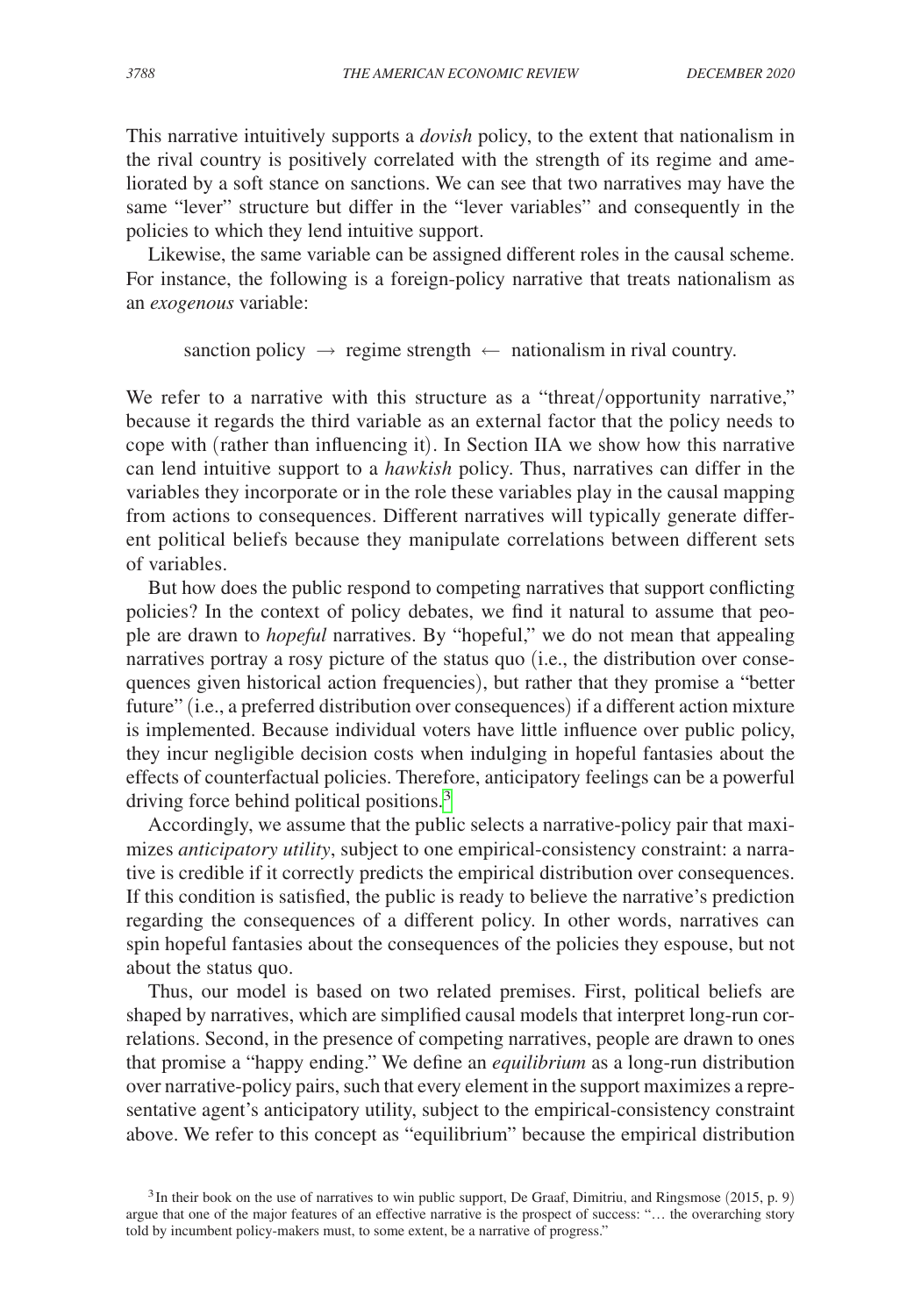over policies can affect the anticipatory utility from competing narrative-policy. This feedback effect is a hallmark of behavior that is generated by misspecified causal models (see Spiegler 2016), and it is what creates the need for an equilibrium approach to competing narratives.

We employ our equilibrium concept to explore several questions: what is the structure of narratives that support a given policy, and what kind of variables do they involve? Can we account for divergent political beliefs or swings between prevalent political positions? What explains the popularity of certain real-life political narratives? Our results demonstrate the formalism's potential to shed light on such questions.

*Related Literature*.—The idea that people reason about empirical regularities in terms of "causal stories" (representable by DAGs) has been embraced by psychologists of causal reasoning (Sloman 2005, Sloman and Lagnado 2015). In Spiegler (2016), it underlies a model of decisions under causal misperceptions, in which the decision-maker forms a belief by fitting a subjective causal model to long-run data. This remains a building block of his paper, which goes beyond it in two major directions. First, the variables that appear in a causal model are selected endogenously. Second, we assume "hedonic" selection between competing causal models.

We are aware of at least three economics papers that draw attention to the role of narratives in economic contexts. Given that the term "narrative" has such a loose meaning, it should come as no surprise that it has received very different formalizations. Shiller (2017) regards certain terms that appear in popular discourse as indications of specific narratives and proposes to use epidemiological models to study their spread. Bénabou, Falk, and Tirole (2018) focus on moral decision-making and formalize narratives as messages or signals that can affect decision-makers' beliefs regarding the externality of their actions. Levy and Razin (2018) use the term to describe information structures in game-theoretic settings that people postulate to explain observed behavior. Schwartzstein and Sunderam (2019) propose an alternative approach to "persuasion by models," where models are formalized as likelihood functions and the criterion for selecting models is their success in accounting for historical observations.

The idea that people adopt distorted beliefs to enhance their anticipatory utility has precedents in the economics literature (Akerlof and Dickens 1982; Bénabou and Tirole 2002, 2016; Brunnermeier and Parker 2005; Spiegler 2008). Relative to this literature, the key innovation here is that the object of agents' choice is not beliefs but (causal) *models*: wrong beliefs emerge as a consequence of fitting a misspecified model to historical data. This feature constrains agents' ability to distort reality and leads to novel equilibrium effects. Recently, Montiel Olea et al. (2018) studied "competing models" in a different context of experts who compete for the right to make predictions. Each expert believes in a linear regression model that differs in the set of variables it admits. Winning models thus maximize the indirect expected utility they induce when estimated against a random sample.

Finally, our paper joins a handful of works in so-called "behavioral political economics" that study voters' belief formation according to misspecified subjective models or wrong causal attribution rules, e.g., Spiegler (2013), Esponda and Pouzo (2019).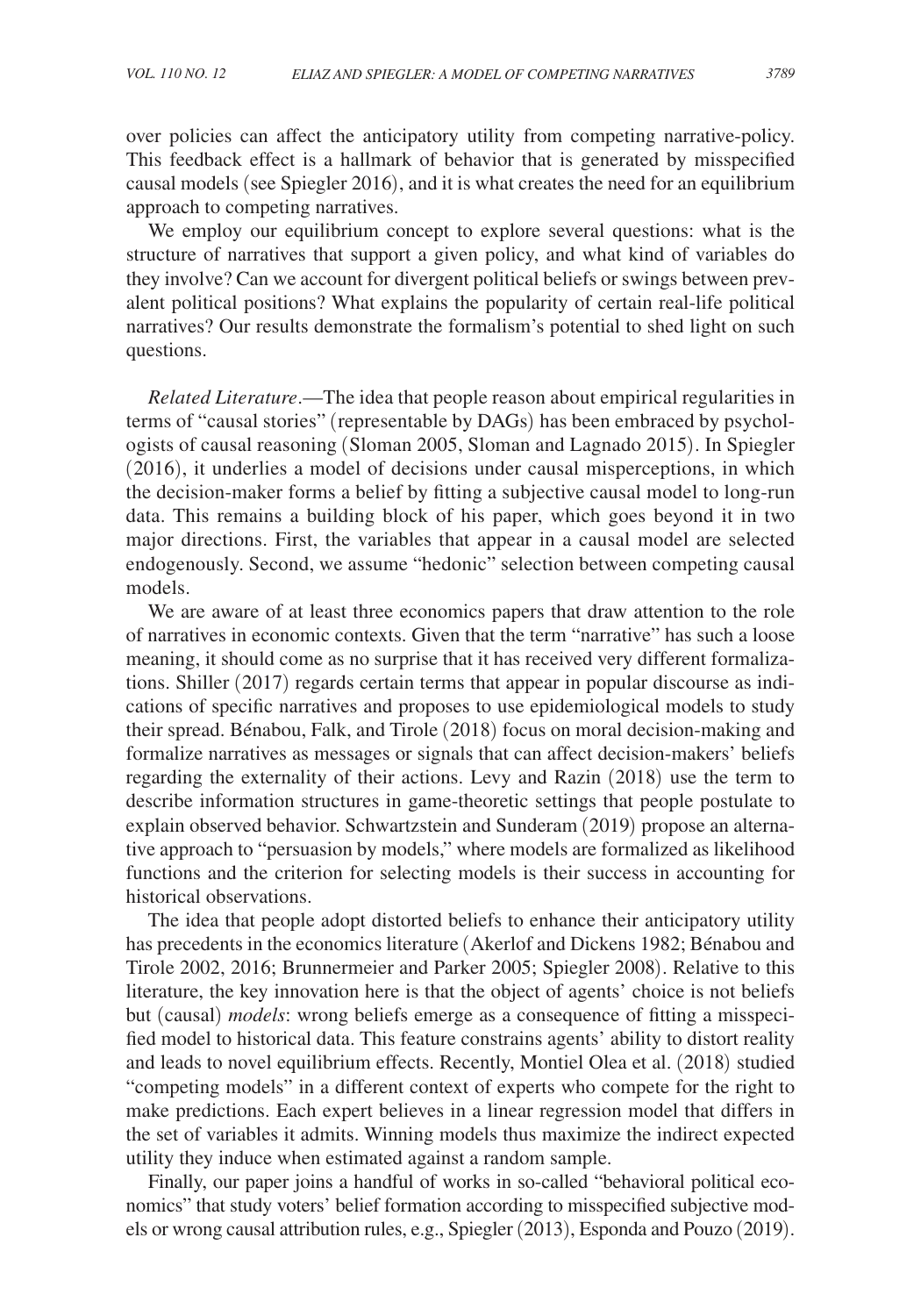### **I. An Example: "Easy-Fix" Narratives**

Before formally presenting our framework, we illustrate its key ideas with a simple example, which also showcases the framework's ability to express ideas that are informally discussed in popular media.

Demagoguery is a common feature of public opinion. Demagogues often spin oversimplified descriptions of a complex social problem, attributing it to a single (often spurious) cause and suggesting it has an "easy fix." This seems to be a hallmark of so-called "populist narratives." By contrast, a "rational" narrative would more faithfully describe the factors behind the social problem and acknowledge that it lacks simple solutions. Our example captures the tension between rational and easy-fix narratives.

Consider a public debate about how an action *a* can affect an outcome *y*. In reality, *y* has a "root cause"  $\theta$  that cannot be influenced by *a*. Instead, *a* can only influence *s*, a "symptom" of  $\theta$ . The actual causal relations among these four variables are represented by the DAG  $G^*$  :  $a \rightarrow s \leftarrow \theta \rightarrow y$ . The long-run distribution *p* over  $a, \theta, s, y$  obeys the conditional-independence properties that are implied by this causal model. All variables take values in  $\{0, 1\}$ . The long-run frequency of  $a = 1$ is  $p(a = 1) = \alpha$ , to be endogenized later;  $p(\theta = 1) = \delta \in (\varepsilon, 1 - \varepsilon)$ , independently of *a*, where  $\varepsilon > 0$  is arbitrarily small;  $p(y = \theta | \theta) = 1$  for all  $\theta$ ; and  $p(s = 1 | a, \theta) \equiv a + (1 - a)\theta^4$  $p(s = 1 | a, \theta) \equiv a + (1 - a)\theta^4$ 

We offer two economic stories for this process, in both of which *y* represents working-class well-being. In one story, θ represents technological change, *s* represents foreign trade, and *a* represents tariff policy. In the other story,  $\theta$  represents independent trends in developing economies, *s* represents immigration, and *a* rep-resents immigration policy.<sup>[5](#page-4-1)</sup>

A representative agent (referred to as "the public") needs to choose a policy, which is a probability mixture over actions. We let *d* denote the weight the policy puts on  $a = 1$ , and force it to lie in  $[\varepsilon, 1 - \varepsilon]$ ; this restriction will later ensure that  $\alpha \in (0,1)$ . The public's payoff is  $y - (1/2)(d - \varepsilon)^2$ . That is,  $y = 1$  is the desirable outcome, and any departure from the lowest possible policy is costly.

The public faces a supply of policy recommendations. Each recommendation is coupled with a narrative, which is a DAG over some subset of the four relevant variables. For the sake of this example, imagine there are only two possible narratives: the "rational narrative" given by the correct DAG *G*<sup>∗</sup> , and the "easy-fix narrative*"* given by the DAG  $G^e$  :  $a \rightarrow s \rightarrow y$ . The latter is a lever narrative that neglects the root cause of *y* and misrepresents the symptom *s* as a lever for changing *y*. [6](#page-4-2)

We think of narrative-policy pairs  $(G, d)$  as being proposed by implicit "narrators" (news outlets, politicians, pundits). We do not model narrators explicitly as distinct

<span id="page-4-0"></span><sup>&</sup>lt;sup>4</sup>In general, we need *p* to have full support, in order to avoid certain zero-probability events. In this example we only need to require that  $\alpha, \delta \in (0, 1)$ .

<span id="page-4-1"></span><sup>&</sup>lt;sup>5</sup>David Frum proposed that rising income and human capital in developing countries allows more individuals to migrate into developed economies: see "If Liberals Won't Enforce Borders, Fascists Will," *The Atlantic Magazine*, April 2019, [https://www.theatlantic.com/magazine/archive/2019/04/](https://www.theatlantic.com/magazine/archive/2019/04/david-frum-how-much-immigration-is-too-much/583252/)

<span id="page-4-2"></span> $\delta$ Our analysis is robust to expanding the set of feasible narratives to include all DAGs in which *a* is an ancestral node and there is a direct link  $a \rightarrow s$  (consistent with the interpretation that *a* is a policy instrument that manifestly impacts *s*).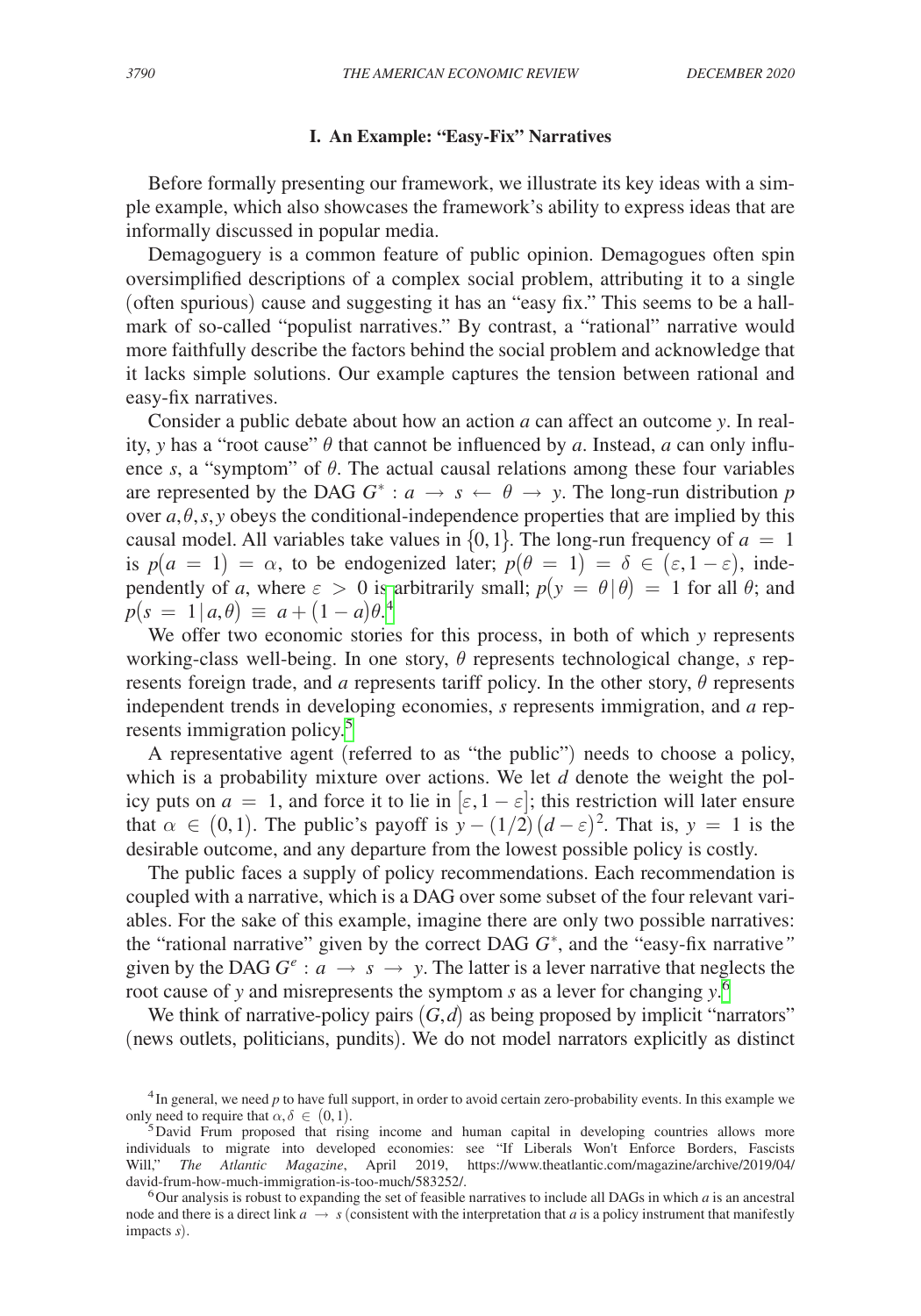agents, because this is not necessary for our model (in analogy to the shadow role of price makers in competitive equilibrium). To evaluate a narrative-policy pair, the public computes its induced expected anticipatory payoff, and adopts a pair  $(G,d)$  that offers the highest anticipatory payoff. This means that *G* is the "prevailing narrative" and the policy *d* gets implemented (such that  $a = 1$  is taken with probability *d*).

We will now motivate a notion of a steady state in this scenario of competing narrative-policy pairs. As with other equilibrium concepts in economic theory (such as competitive equilibrium), we have in mind an underlying dynamic adjustment process. At every time period, narrative-policy pairs vie for public support. The public has a long but bounded memory. To calculate its anticipatory utility from each pair, in a way we describe below, it relies on the empirical frequencies of  $(a, \theta, s, y)$ in the *M* most recent periods, where *M* is arbitrarily large (such that  $p$  approximates these frequencies). The action taken at that period is a random draw from the selected policy. This action influences the realization of  $s$  (but not  $\theta$  and  $y$ ). The same scenario is repeated in the next period.

We will later see that as the *M*-truncated history changes over time, so can the relative appeal of different narrative-policy pairs. This is what makes the dynamic process nontrivial. We look for a notion of a steady state of this process. Again, as with other equilibrium concepts in economics, ours is defined in purely static terms; the dynamic story that motivates it remains in the background.

Let us begin from a putative steady state in which the only prevailing narrative is  $G^*$ . Because this narrative correctly describes the causal structure underlying *p*, it correctly predicts that  $y = 1$  with probability  $\delta$ , regardless of the action taken. Therefore, a narrative-policy pair  $(G^*, d)$  will induce the anticipatory payoff  $\delta - (1/2)(d - \varepsilon)^2$ . Only narrators who accompany  $G^*$  with the ideal policy  $\varepsilon$  will prevail, inducing an anticipatory utility of  $\delta$ . The steady-state action frequency  $\alpha$  would be  $\varepsilon$ .

Yet now suppose that a narrator enters this seemingly stable public-opinion scene with a narrative-policy pair  $(G^e, d)$ , where  $d > \varepsilon$ . To calculate the anticipatory payoff induced by this pair, we first define the conditional consequence distribution induced by the easy-fix narrative:

(2) 
$$
p_{G}(\mathbf{y}|a) = \sum_{s=0,1} p(s|a)p(\mathbf{y}|s).
$$

This definition captures the idea that the belief is formed by *fitting* the causal model  $G^e$  :  $a \rightarrow s \rightarrow y$  to the long-run distribution p. The interpretation is as follows. Since the easy-fix narrative postulates that *a* influences *y* via the lever *s*, it alerts the public to the conditional distributions  $(p(s|a))$  and  $(p(y|s))$  and combines them in accordance with the causal chain  $a \rightarrow s \rightarrow y$ . Thus,  $G^e$  invites the public to view long-run correlations through prism of a particular causal model.

Let us now calculate the terms in  $(2)$ , given our specification of  $p$ :

$$
p(s = 1 | a = 1) = 1,
$$
  
\n
$$
p(s = 1 | a = 0) = \delta,
$$
  
\n
$$
p(y = 1 | s = 1) = \frac{\delta}{\delta + (1 - \delta)\alpha},
$$
  
\n
$$
p(y = 1 | s = 0) = 0.
$$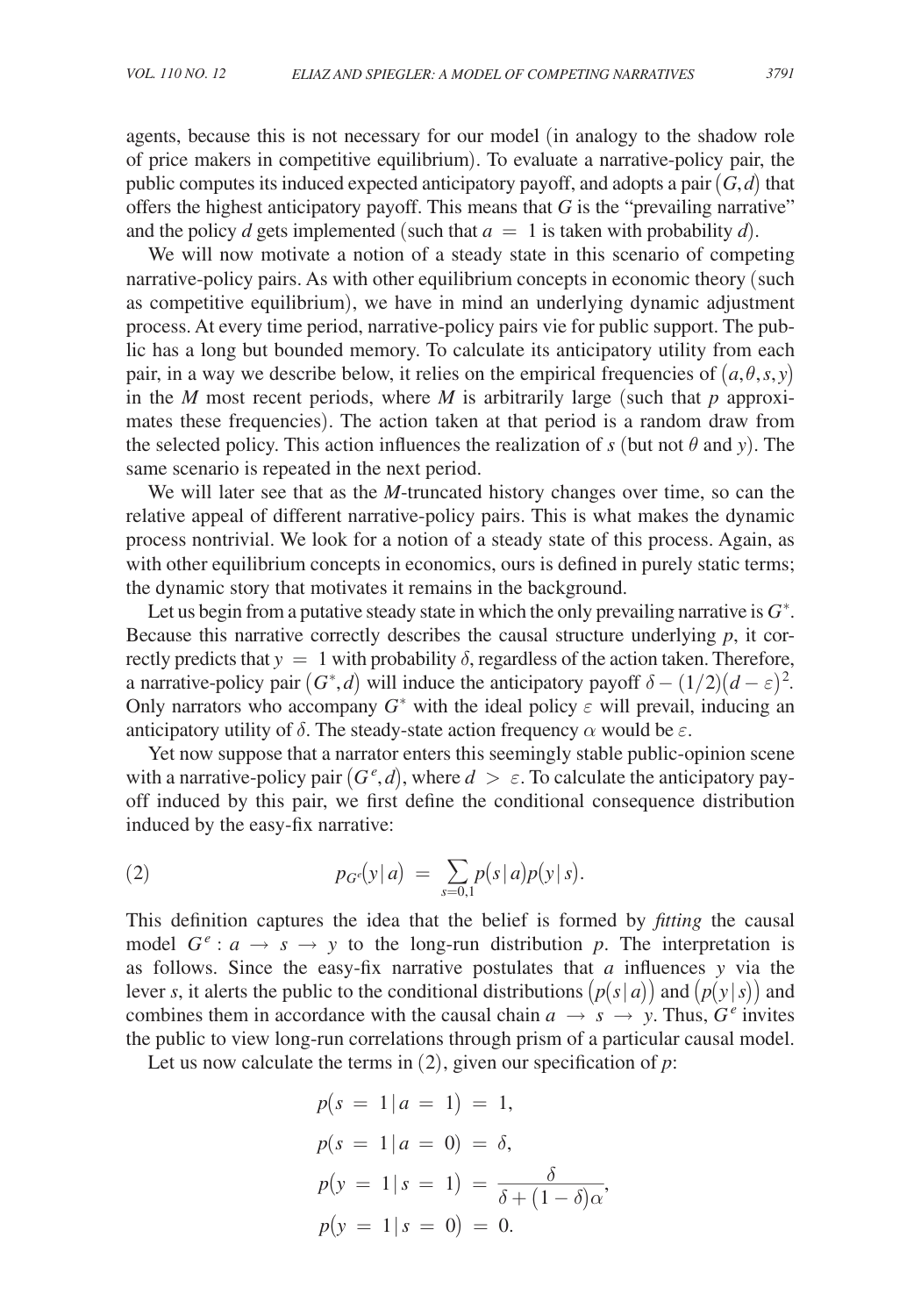Therefore, the anticipatory utility induced by  $(G^e, d)$  is

Therefore, the anticipatory utility induced by 
$$
(G^e, d)
$$
 is  
\n(3)  $U(G^e, d; \alpha) = d \cdot 1 \cdot \frac{\delta}{\delta + (1 - \delta)\alpha} + (1 - d) \cdot \delta \cdot \frac{\delta}{\delta + (1 - \delta)\alpha} - \frac{1}{2}(d - \varepsilon)^2$   
\n $= \delta \cdot \frac{\delta + (1 - \delta)d}{\delta + (1 - \delta)\alpha} - \frac{1}{2}(d - \varepsilon)^2$ .

Since  $\alpha = \varepsilon \approx 0$  under the putative stable long-run distribution,  $U(G^e, d; \alpha)$  $\approx \delta + (1 - \delta)d - (1/2)d^2$ . The policy that maximizes this expression is  $d = 1 - \delta$ , inducing an anticipatory utility of  $\delta + (1/2)(1 - \delta)^2$ . This is strictly higher than  $\delta$ , which, as we recall, is the anticipatory utility delivered by the narrative-policy pair  $(G^*, \varepsilon)$ . This means that when  $G^*$  is the only prevailing narrative, the resulting long-run distribution is unstable. A demagogic narrator can invade the public-opinion scene with the easy-fix narrative and a non-ideal policy, a combination that will become more popular than the existing narrative-policy pair. Although the proposed policy is costly, the easy-fix narrative (falsely) argues that the benefit outweighs the cost because the social problem has a simple solution.

Note that although  $G^e$  conveys a false promise conditional on deviating from the status quo policy  $\alpha$ , it does correctly predict the expected outcome if the policy adheres to the status quo: when we plug  $d = \alpha$ , we obtain

$$
\alpha \cdot p_{G^e}(y = 1 | a = 1) + (1 - \alpha) \cdot p_{G^e}(y = 1 | a = 0) = \delta.
$$

Note that this equation would hold for *any*  $\alpha$ . Thus, the narrative  $G^e$  is partly credible, in the sense that it makes an accurate prediction if the status quo policy is maintained. We will later refer to (a weaker version of) this property as No Status Quo Distortion (NSQD).

The rise to dominance of the pair  $(G^e, 1 - \delta)$  when  $\alpha = \varepsilon$  means that over time, the frequency of  $a = 1$  will gradually shift upward, since  $1 - \delta > \varepsilon$ . However, as  $\alpha$  increases,  $U(G^e, 1 - \delta; \alpha)$  goes down. The intuition is that as the gap between the status quo and proposed policies shrink, the easy-fix narrative's power to convey false hope diminishes. As a result, the policy that maximizes (3) decreases with  $\alpha$ . By comparison, the anticipatory utility of the pair  $(G^*, \varepsilon)$  remains  $\delta$  even as  $\alpha$  increases.

A stable point of this process will be reached when the long-run action frequency hits a level  $\alpha^*$  for which  $U(G^e, d^e; \alpha^*) = \delta$ , where  $d^e = \text{argmax}_d U(G^e, d; \alpha^*)$ . In this case, the two pairs  $(G^*, \varepsilon)$  and  $(G^e, d^e)$  both maximize anticipatory utility, such that either of them can prevail. Moreover, this equilibrium is locally stable. If  $\alpha$  is perturbed above (below)  $\alpha^*$ , the rational (easy-fix) narrative will become more popular and its accompanying policy will be implemented; this will cause  $\alpha$  to gradually shift back down (up) toward  $\alpha^*$ .

In general, we will define an equilibrium as a distribution  $\sigma$  over pairs  $(G, d)$ that maximize the public's anticipatory utility (subject to the NSQD constraint), calculated against the long-run action frequency induced by  $\sigma$  itself. The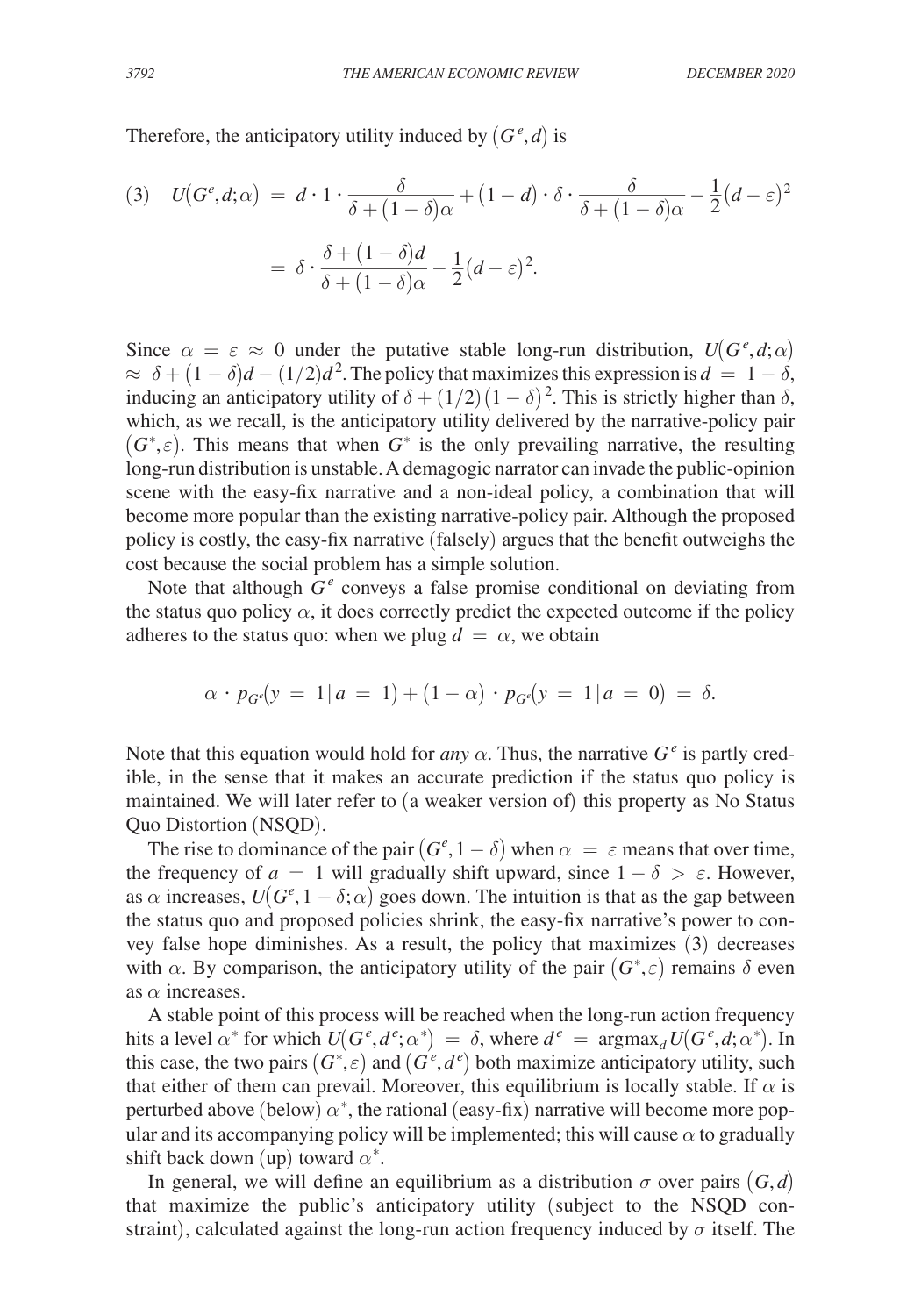complete characterization of equilibrium in our example is given by the following conditions:

complete characterization of equilibrium in our example is given  
conditions:  
\n
$$
d^{e} = \arg \max_{d} \left( \delta \cdot \frac{\delta + (1 - \delta)d}{\delta + (1 - \delta)\alpha^{*}} - \frac{1}{2}(d - \varepsilon)^{2} \right),
$$
\n
$$
\delta = \delta \cdot \frac{\delta + (1 - \delta)d^{e}}{\delta + (1 - \delta)\alpha^{*}} - \frac{1}{2}(d^{e} - \varepsilon)^{2},
$$
\n
$$
\alpha^{*} = \sigma(G^{e}, d^{e}) \cdot d^{e} + \sigma(G^{*}, \varepsilon) \cdot \varepsilon,
$$

where  $\sigma$  describes the frequency with which each of the two narrative-policy pairs prevail. In the  $\varepsilon \to 0$  limit, the solution is

$$
d^{e} = \sqrt{\left(\frac{\delta}{1-\delta}\right)^{2} + 2\delta} - \frac{\delta}{1-\delta},
$$

$$
\alpha^{*} = \frac{1}{2}d^{e},
$$

$$
\sigma(G^{e}, d^{e}) = \frac{1}{2}.
$$

Thus, in equilibrium the rational and easy-fix narratives prevail with equal frequency.

This result uncovers a subtle interplay between rational and easy-fix narratives. The rational narrative acknowledges that *a* cannot influence the root cause of *y*. Therefore, it cannot offer the illusion of a "happy ending"; the only consolation it offers is a justification for taking the costless, ideal policy  $\varepsilon$ . In contrast, the easy-fix narrative misinterprets the correlation between *s* and *y* as a causal effect and therefore conveys an illusion that departing from the ideal policy can improve *y*. Yet the easy-fix narrative feeds off the rational narrative, and needs it as a foil. Without the rational narrative,  $\alpha^*$  would coincide with the easy-fix narrative's endorsed policy, thus robbing it of the ability to convey false hope. The narrative's appeal originates from the departure of its accompanying policy from the status quo  $\alpha^*$ . For this to happen, the rational narrative *must* belong to the support of the equilibrium distribution. In other words, *demagoguery needs the rational narrative as a rival; it can only thrive if public opinion gives some room to the rational narrative*.

Another insight concerns comparative statics with respect to  $\delta$ . One might think that demagogues would flourish when underlying objective prospects are dire. However, as we can see, the popularity of the easy-fix narrative is  $1/2$ , independently of  $\delta$ . In addition, the departure of  $d^e$  from the ideal policy is not monotone with respect to  $\delta$ . Instead,  $d^e$  (and consequently  $\alpha^*$ ) is hump-shaped with respect to  $\delta$ (attaining a maximum at  $\delta \approx 0.32$ ). The reason is that the easy-fix narrative's belief distortion arises from misattributing the fluctuations in *y*. The narrative's ability to instill a false hope hinges on having enough historical variation in *y*. An increase in  $\delta$  in its low region increases the variability of *y*, and therefore leaves more room for the easy-fix narrative to stoke false hope by attributing this variation in *y* to the wrong cause. Thus, the effect of demagoguery can actually become *stronger* when the underlying situation is better.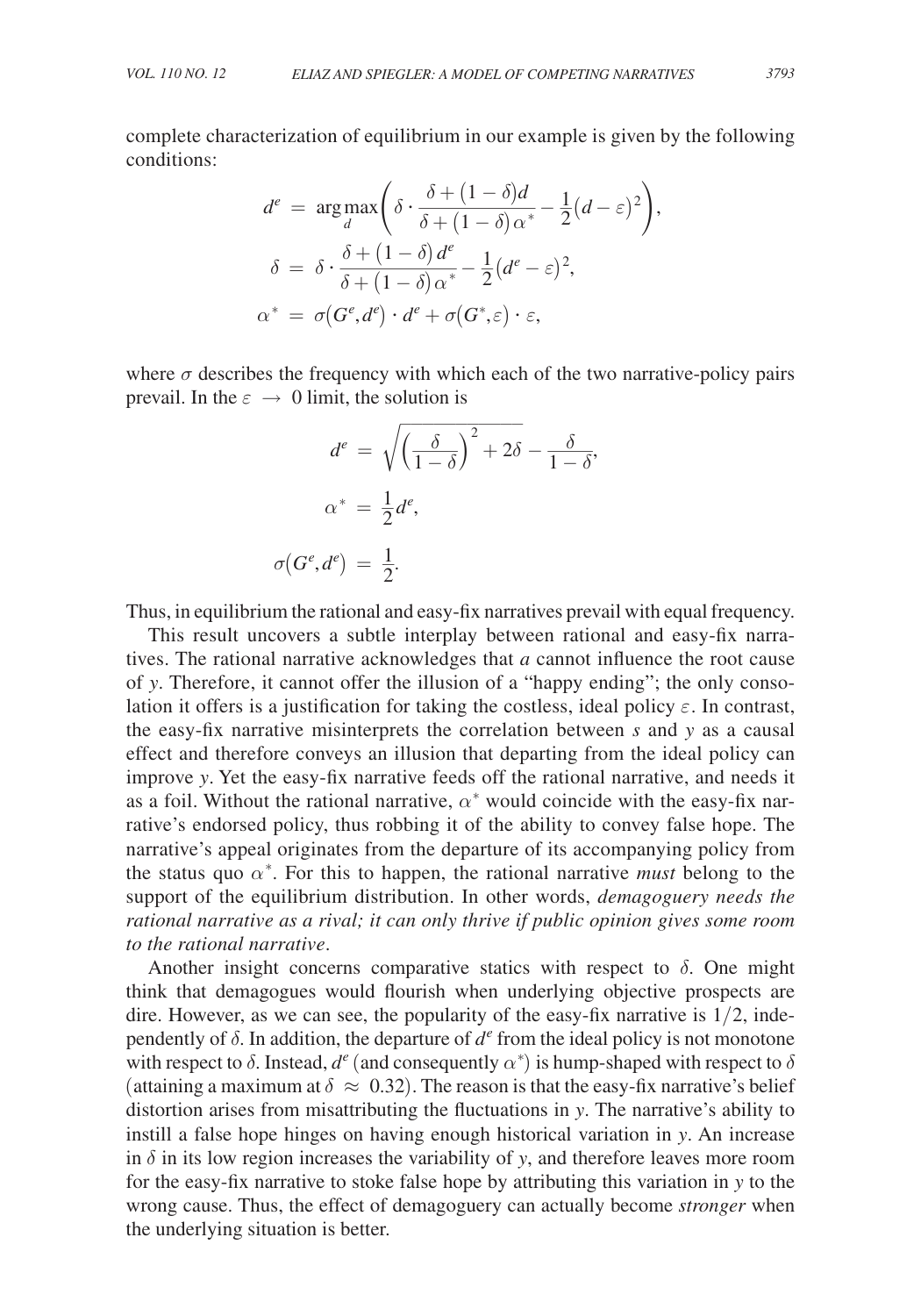#### **II. The Model**

Let  $X = X_1 \times \cdots \times X_m$ , where  $m > 2$  and  $X_i = \{0, 1\}$  for each  $i = 1, \ldots, m$ . For every  $N \subseteq \{1, \ldots, m\}$ , denote  $X_N = \prod_{i \in N} X_i$ . For any  $x \in X$ , the components  $x_1$  and  $x_m$ , also denoted *a* and *y*, are referred to as the *action* and the *consequence*. Let  $p \in \Delta(X)$  be an objective probability distribution with full support. Denote  $p(a = 1) = \alpha$  and  $p(y = 1) = \mu$ . We interpret  $\alpha$  as a historical, long-run action frequency and endogenize it later in this section. The exogenous components of  $p$  are given by the collection of conditional probabilities  $(p(x_2, \ldots, x_m | a)).$ 

A *directed acyclic graph* (DAG) is a pair  $G = (N, R)$ , where  $N \subseteq \{1, \ldots, m\}$ is a set of nodes and  $R \subseteq N \times N$  is a set of directed links. Acyclicity means that the graph contains no directed path from a node to itself. We use  $i \overrightarrow{R} j$  or  $i \rightarrow j$ to denote a directed link from the node *i* into the node *j*. Abusing notation, let  $R(i) = \{j \in N | jRi\}$  be the set of "parents" of node *i*. Following Pearl (2009), we interpret a DAG as a *causal model*, where the link  $i \rightarrow j$  means that  $x_i$  is perceived as an immediate cause of  $x_j$ . Directedness and acyclicity of  $G$  are consistent with basic intuitions regarding causality. The causal model is agnostic about the sign or magnitude of causal effects.

Let  $\mathcal G$  be a collection of DAGs. We refer to an element in  $\mathcal G$  as a *narrative*. Every  $G \in \mathcal{G}$  satisfies the following restrictions. First,  $\{1,m\} \subseteq N$ —i.e., all feasible narratives involve actions and consequences. Second,  $|N| \le n$ , where  $n \in \{2, \ldots, m\}$  is an exogenously given constant that represents an upper bound on narrative complexity. Third, 1 is an *ancestral* node. This restriction means that actions have no prior causes. We relax this restriction in Section IV. In applications, we will impose additional restrictions on  $G$  because certain causal models are implausible in the relevant context (e.g., assuming that tariff policy has no causal effect on imports).

*From Narratives to Beliefs*.—Given an objective distribution *p*, a narrative  $G = (N, R)$  induces a subjective belief over  $X_N$ , defined as follows:

$$
(4) \t\t\t p_G(x_N) = \prod_{i\in N} p\big(x_i | x_{R(i)}\big).
$$

The full-support assumption ensures that all the terms in this factorization formula are well defined.[7](#page-8-0)

The conditional distribution of  $x_m$  given  $x_1$  induced by  $p_G$  is computed in the usual way. It has a simple expression because 1 is an ancestral node:

(5) 
$$
p_G(x_m|x_1) = \sum_{x_{N-\{1,m\}}} \left( \prod_{i \in N-\{1\}} p(x_i|x_{R(i)}) \right).
$$

<span id="page-8-0"></span><sup>7</sup>When  $R(i) = \emptyset$ ,  $p(x_i | x_{R(i)}) = p(x_i)$ , i.e., an ancestral node enters the formula with its marginal probability.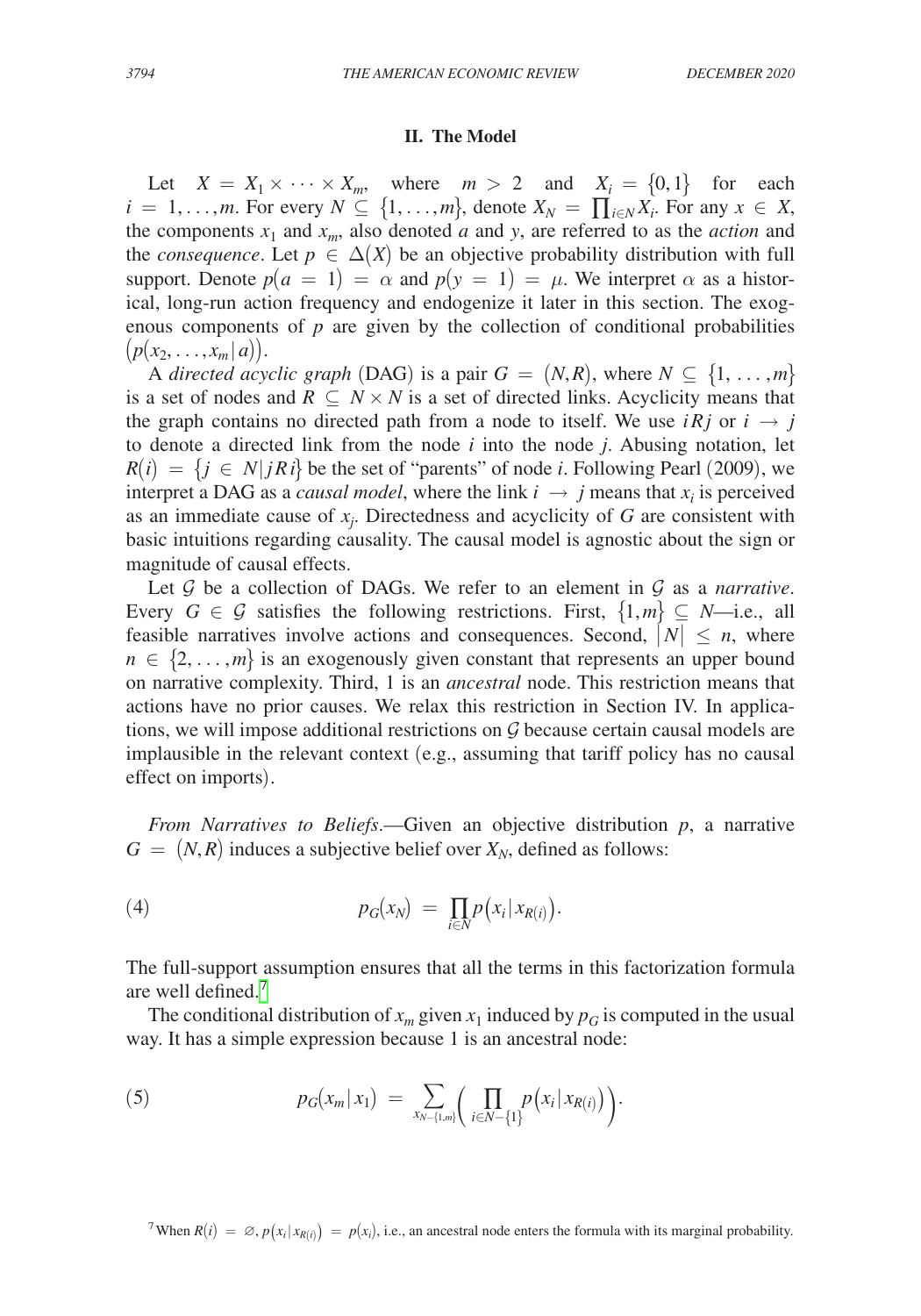The fact that 1 is ancestral also ensures that this conditional distribution has a natural interpretation as a perceived causal effect of  $x_1$  on  $x_m$ .

For illustration, when  $n = m = 4$  and the narrative is  $G: 1 \rightarrow 3 \rightarrow 4 \leftarrow 2$ ,

$$
p_G(x_1, x_2, x_3, x_4) = p(x_1)p(x_2)p(x_3|x_1)p(x_4|x_2, x_3),
$$

and

$$
p_G(x_4 | x_1) = \sum_{x_2, x_3} p(x_2) p(x_3 | x_1) p(x_4 | x_2, x_3).
$$

The induced marginal distribution over consequences is

(6) 
$$
p_G(x_m) = \sum_{x_1, ..., x_{m-1}} p_G(x_1, ..., x_m).
$$

Formula (4) is the standard Bayesian-network factorization formula (see Spiegler 2016 and the references therein). Its interpretation in the current context is as follows. A narrative selects up to  $n-2$  variables (other than the action and the consequence) and incorporates them into a causal story. This is akin to a novelist who conjures up a collection of events, and then organizes their unfolding according to a plot. The narrative generates a subjective belief regarding the mapping from actions to consequences, by drawing the audience's attention to particular correlations deemed relevant by the causal model and combining them in accordance with the model. Each term in the factorization (4) is correctly extracted from the objective distribution *p*. It is the way the terms are combined that may lead to distorted beliefs.

*Policies and Anticipatory Utility.*—A *policy*  $d \in [\varepsilon, 1-\varepsilon]$  is a proposed frequency of playing the action  $a = 1$ , where  $\varepsilon > 0$  is arbitrarily small.<sup>8</sup> A representative agent has a utility function  $u(y, d) = y - C(d - d^*)$ , where  $d^*$  is the agent's ideal policy, and *C* is a symmetric, twice-differentiable and convex cost function that satisfies  $C(0) = 0$ . Thus,  $y = 1$  is the agent's desirable outcome, and C represents the intrinsic disutility he experiences when deviating from his ideal policy.

Given *p*, a narrative-policy pair (*G*,*d*) induces *gross anticipatory utility*

(7) 
$$
V(G, d; \alpha) = d \cdot p_G(y = 1 | a = 1) + (1 - d) \cdot p_G(y = 1 | a = 0).
$$

This is simply the subjective probability of the good outcome  $y = 1$  under the policy  $d$ , according to  $p_G$ . The agent's net anticipatory utility from the narrative-policy pair  $(G,d)$  given *p* is

(8) 
$$
U(G,d;\alpha) = V(G,d;\alpha) - C(d-d^*).
$$

The notation  $V(G, d; \alpha)$  highlights a crucial feature, which was illustrated in Section I: a change in  $\alpha$  (namely the marginal of *p* over *a*) can alter  $p_G(y|a)$ . This would be impossible under rational expectations, as  $p(y|a)$  is invariant to  $\alpha$  *by definition*.

<span id="page-9-0"></span><sup>&</sup>lt;sup>8</sup>We define a policy as a mixture over actions rather than identifying it with  $a$ , in order to prevent certain interesting effects from being obscured.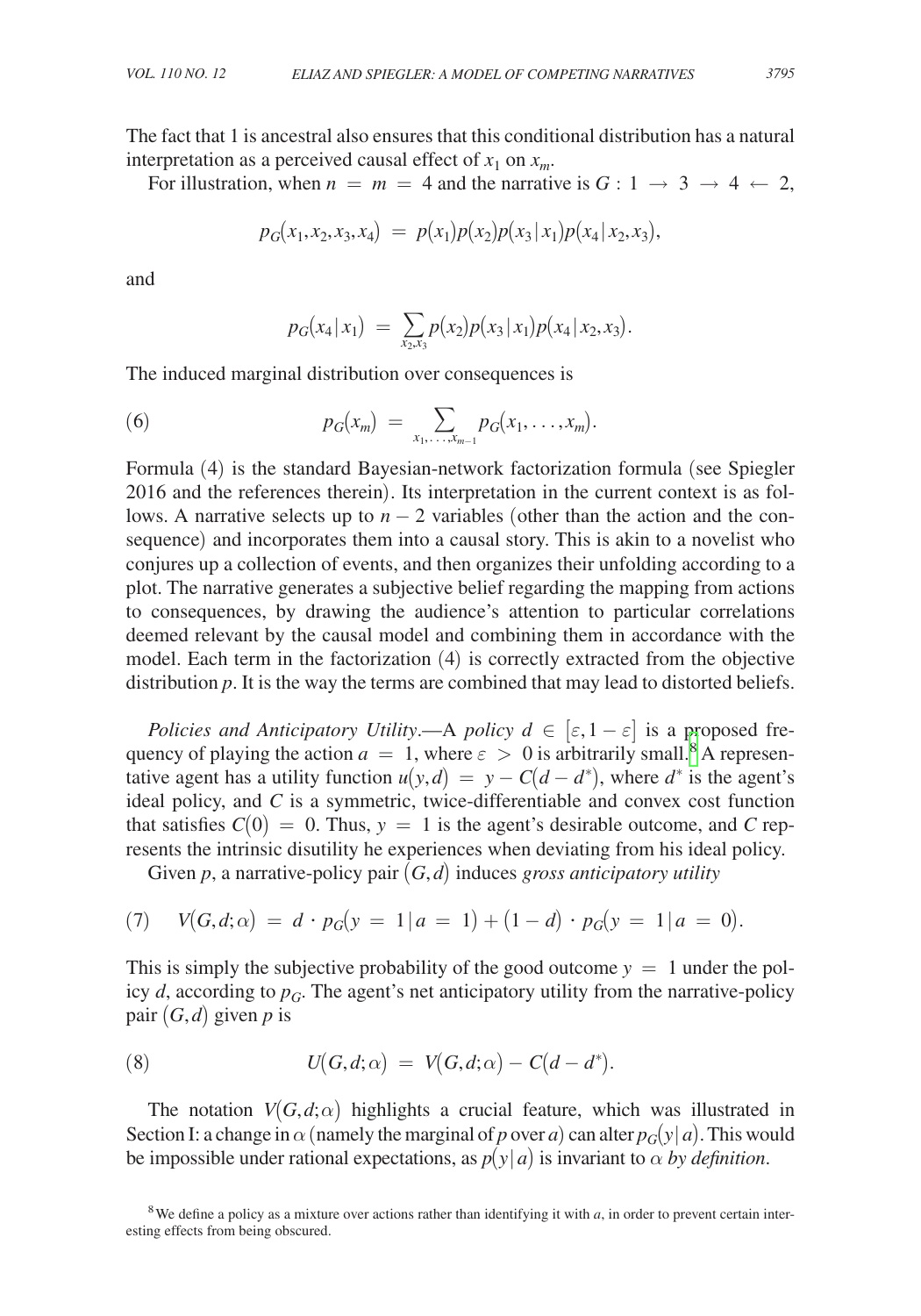Since the only payoff-relevant variables are *a* and *y*, variables that are perceived as consequences of *y* can be safely ignored: dropping them from *G* will not change  $p_G(y|a)$ . Therefore, from now on we will assume that *y* is a *terminal* node in any  $G \in \mathcal{G}$ . This entails no loss of generality.

*No Status Quo Distortion*.—Recall that we require *a* to be an ancestral node in *G*. It immediately follows from (4) that  $p_G(a = 1) = \alpha$ , and therefore

(9) 
$$
V(G, \alpha; \alpha) = p_G(a = 1) \cdot p_G(y = 1 | a = 1)
$$

$$
+ p_G(a = 0) \cdot p_G(y = 1 | a = 0) = p_G(y = 1).
$$

In other words, the gross anticipatory utility from a "status quo policy" that mimics the objective long-run action frequencies is equal to the ex ante probability of a good outcome implied by  $p_G$ .

DEFINITION 1 (No Status Quo Distortion): *A DAG G satisfies No Status Quo-Distortion* (*NSQD*) with respect to  $\alpha$  if  $V(G, \alpha; \alpha) = \mu$ .

Viewed formally, NSQD is the familiar Bayes plausibility condition: the expected posterior distribution over *y* should coincide with its marginal distribution. In the present context, it can be interpreted as follows. When considering the narrative *G*, the public may contemplate its implications under the status quo policy  $\alpha$ . If  $V(G, \alpha; \alpha) \neq \mu$ , it is as if the narrative makes an absurd statement: "Let us keep doing what we have done so far, and the outcome will be different." NSQD rules out such narratives. It allows narratives to make false promises about *counterfactual* policies, but it does not allow them to distort the status quo.

By (9), NSQD is equivalent to requiring  $p_G(y = 1) = \mu$ . This enables a more direct interpretation of NSQD as an empirical-consistency criterion that constrains narratives' ability to delude the public: prevailing narratives must not induce beliefs that distort the steady-state distribution over consequences. The justification is that while testing correlations between variables is a difficult task for the lay public, monitoring the long-run behavior of the target variable *y* is relatively easy. Therefore, it would be relatively easy to discredit a narrative *G* that induces  $p_G(y = 1) \neq \mu$ .

*Equilibrium*.—The model's exogenous components are the conditional distribution  $(p(x_2, \ldots, x_m | x_1))$ , the set of feasible narratives  $G$ , the ideal policy  $d^*$ , and the cost function *C*. That is, when a narrator constructs a narrative *G*, he can only choose among the DAGs in  $\mathcal{G}$ , and the belief  $(p_G(x_m | x_1))$  that his narrative induces (computed according to (5)) is constrained by the distribution  $(p(x_2, \ldots, x_m | x_1))$ .

For any probability distribution  $\sigma$  over narrative-policy pairs  $(G, d)$ , let

$$
\alpha(\sigma) \ = \ \sum_{(G,d)} \sigma(G,d) \cdot d
$$

be the overall probability of  $a = 1$  implied by  $\sigma$ .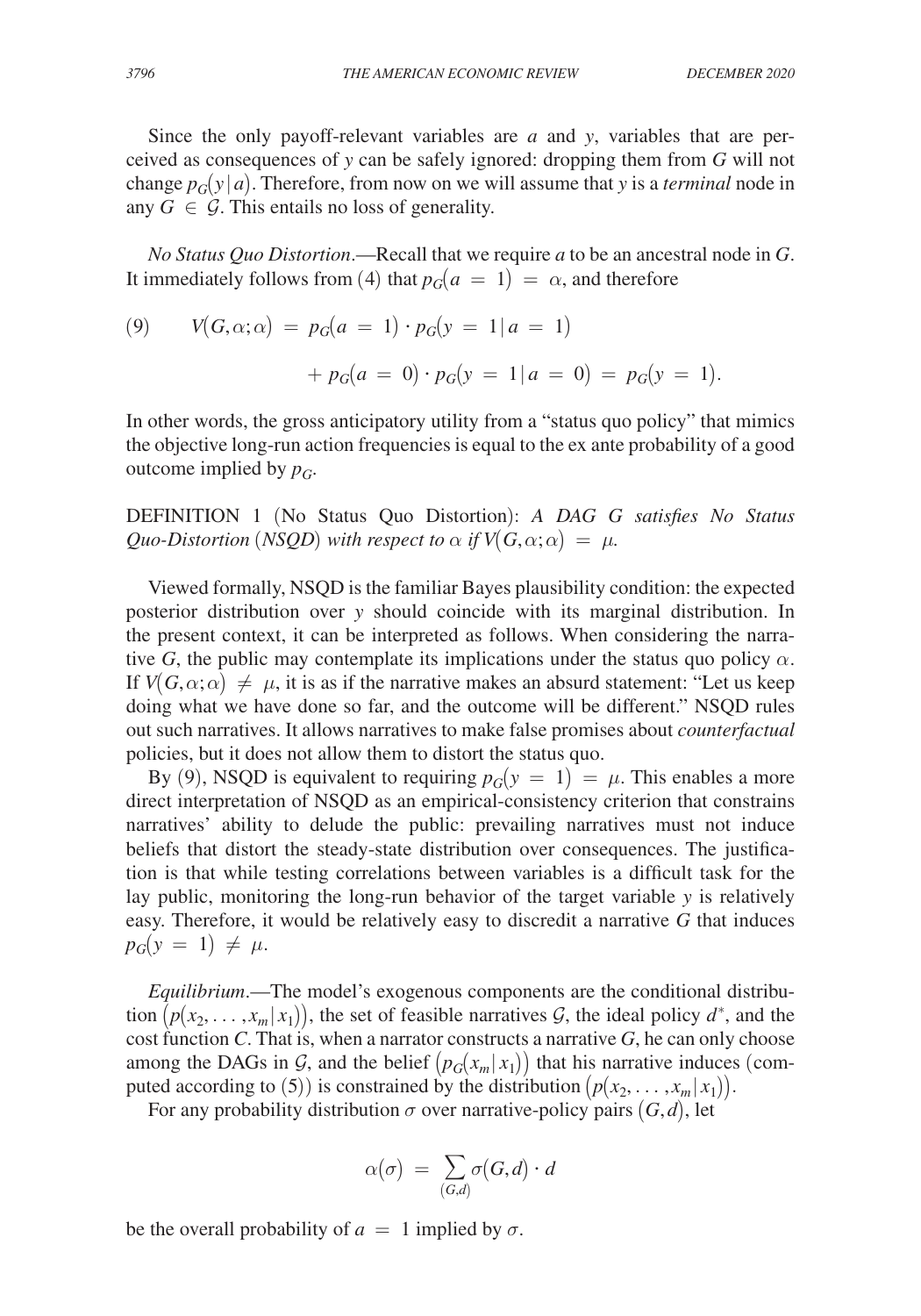**DEFINITION** 2: A probability distribution σ over narrative-policy pairs  $(G, d)$  con*stitutes an equilibrium if any*  $(G,d) \in \text{supp}(\sigma)$  *maximizes*  $U(G,d;\alpha(\sigma))$  *subject to the constraint that G satisfies NSQD with respect to*  $\alpha(\sigma)$ *.* 

The solution concept captures a steady state in the battle over public opinion: prevailing narrative-policy pairs are those that maximize the representative agent's net anticipatory utility, subject to the NSQD constraint. This reflects the idea that voters do not adjudicate between narratives using "scientific" methods; rather, they are attracted to narratives with a "happy ending." Faced with contradictory causal models, the public behaves as if it believes, paraphrasing George Box's famous quote, that "all models are wrong, but some are hopeful."<sup>[9](#page-11-0)</sup>

In Definition 2, the public's anticipatory utility is evaluated against  $\alpha(\sigma)$ , the action frequency that is induced by the marginal of  $\sigma$  over policies (the restriction that  $d \in (0,1)$  ensures that  $\alpha(\sigma)$  is interior, too). This condition aims to capture a dynamic process behind our notion of equilibrium, as illustrated in Section I. At any point in time, a particular policy rises to dominance because its accompanying narrative appeals to the public. Over time, as the long-run action frequency gravitates toward the dominant policy, the anticipatory payoff from various narrative-policy pairs can change. As a result, a different narrative-policy pair can become dominant. While  $\sigma$  describes the long-run frequencies with which different narrative-policy pairs prevail,  $\alpha(\sigma)$  is the long-run average action that results from the periodic swings between dominant narrative-policy pairs. In Section III, we will provide a local-stability result that further substantiates this interpretation.

An alternative, purely static interpretation views the representative agent as a unit mass of identical voters, each of whom adopts one narrative-policy pair. According to this "cross-sectional" interpretation,  $\sigma(G, d)$  describes the popularity of  $(G, d)$ , namely, the fraction of voters who adopt it. One of the voters is drawn at random from  $\sigma$  and implements his favored policy. The resulting average action is precisely  $\alpha(\sigma)$ .

The following is a simple rational-expectations benchmark. Suppose that  $\mathcal G$  consists of a single narrative *G* : *a*  $\rightarrow$  *y*. Then,  $p_G(y|a) \equiv p(y|a)$ . Any equilibrium σ will assign probability 1 to policies *d* that maximize *d* · *p*(*y* = 1∣ *a* = 1) +  $(1-d) \cdot p(y = 1 | a = 0) - C(d - d^*)$ . When *C* is strictly convex, the equilibrium is unique. From now on, we depart from this benchmark and assume that the model's primitives are minimally rich in the following sense.

**DEFINITION** 3: The pair  $(p, \mathcal{G})$  is non-null if there exist  $G, G' \in \mathcal{G}$ , such that  $p_G(y|a)$  *is nonconstant in a and*  $p_G(y|a) = \mu$  *for all a.* 

Thus, the set of feasible narratives is rich enough to enable a belief that actions can affect consequences, as well as a belief that the distribution of consequences is independent of actions. For instance, if  $G$  contains a DAG in which  $a$  and  $y$  are

<span id="page-11-0"></span><sup>9</sup>Dahlstrom (2014, p. 13617) writes that "narratives can also perpetuate misinformation … accepted narratives are trusted so much that individuals rarely allow evidence to contradict the narrative; evidence is altered to fit their narratives." McComas and Shanahan (1999) and Szostek (2018) also argue that people's attachment to a particular narratives is not necessarily based on scientific scrutiny.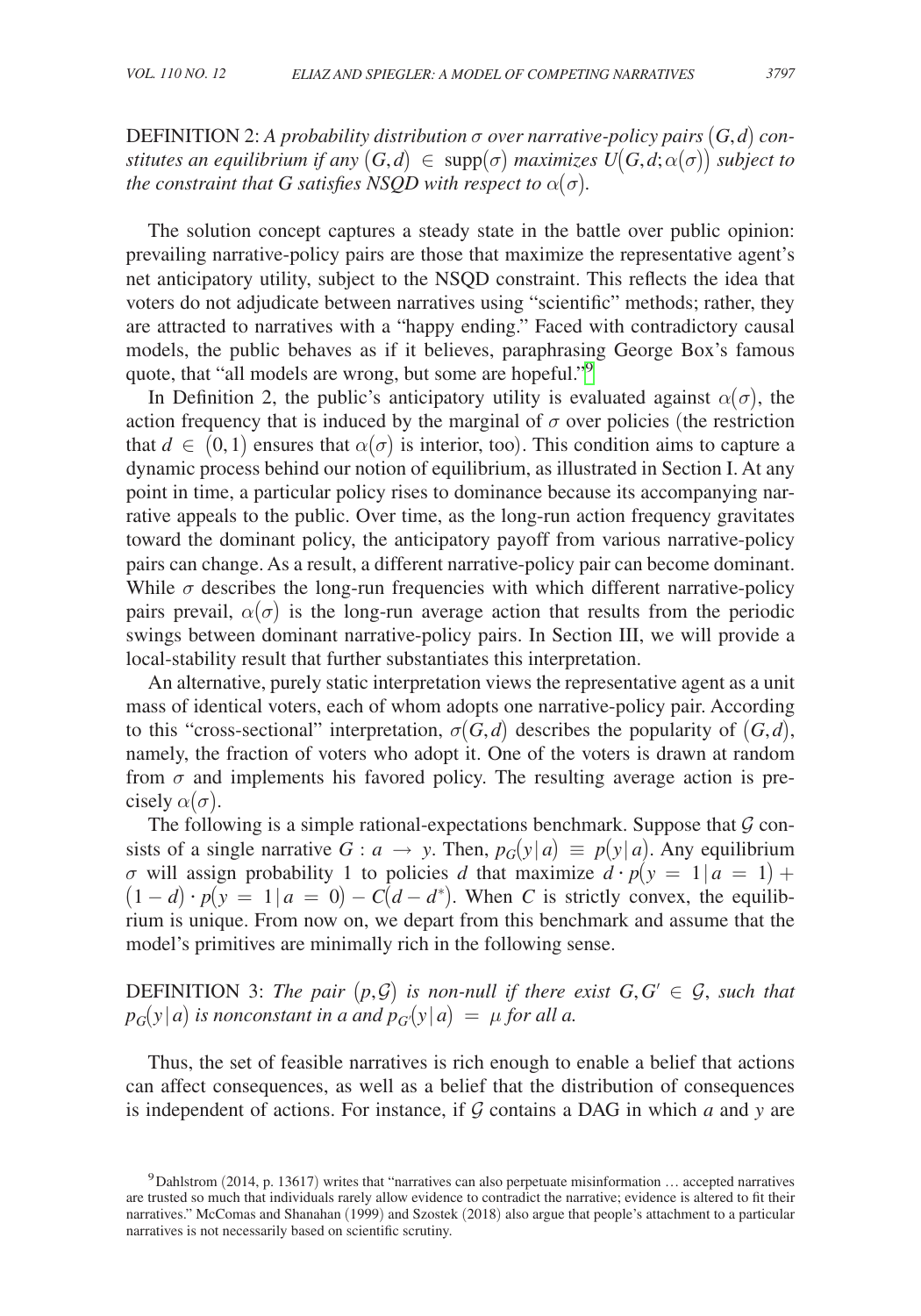both ancestral nodes, as well as a DAG  $a \rightarrow x_k \rightarrow y$  such that  $x_k$  is correlated with both *a* and *y*, then  $G$  is non-null. All the results in the paper take it for granted that  $(p, \mathcal{G})$  is non-null.

### PROPOSITION 1: *An equilibrium exists.*

The proof of this result involves constructing an auxiliary game, such that existence of Nash equilibrium in this game is equivalent to existence of our notion of equilibrium.

*Comment: Perfect DAGs and NSQD*.—In certain cases, the DAG's structure alone ensures NSQD. A DAG  $(N, R)$  is *perfect* if whenever *iRk* and *jRk* for some  $i, j, k \in N$ , it is the case that  $iRj$  or  $jRi$ . Thus, in a perfect DAG, if two variables are perceived to be direct causes of a third variable, there must be a perceived direct causal link between them. For example,  $1 \rightarrow 2 \rightarrow 3$  is perfect (because the condition holds vacuously), whereas  $1 \rightarrow 3 \leftarrow 2$  is imperfect. Perfection is a familiar property in the Bayesian-networks literature. In our context, the crucial property of perfection is its relation to NSQD. If *G* is perfect, then  $V(G, \alpha; \alpha) = \mu$  for every objective distribution *p* with any given  $\alpha, \mu$ . Conversely, if *G* is imperfect, we can find objective distributions for which NSQD fails. This result is stated and proved in Spiegler (2020) in a different context. Thus, from now on, we only need to check NSQD for imperfect DAGs.

*Comment: Strengthening NSQD*.—The equilibrium concept requires that in  $\sigma$ , prevailing narratives satisfy NSQD with respect to  $\alpha(\sigma)$ . However, if we commit to the dynamic-stability interpretation of equilibrium, we may wish to strengthen the concept, such that prevailing narratives satisfy NSQD also with respect to any  $\alpha$  in a neighborhood of  $\alpha(\sigma)$ . The reason is that if we perturb  $\alpha$  from its equilibrium level, we do not want the narratives that prevail in  $\sigma$  to be disqualified because they fail to satisfy NSQD. In practice, all the results in this paper remain intact if we adopt this alternative definition.

## A. *An Example: Foreign-Policy Narratives*

The following example captures a debate over foreign policy in some country. Let  $m = n = 3$ . The three variables are as follows. The action *a* represents the attitude toward a rival country having a hostile regime, where  $a = 1$  (0) denotes a hawkish (dovish) attitude. The consequence *y* represents the hostile regime's strength, where  $y = 1$  (0) indicates a weak (strong) regime. The third variable, denoted *s*, represents nationalistic sentiments in the rival country, where  $s = 1$  (0) indicates strong (weak) nationalism.

The exogenous aspects of the objective distribution *p* are as follows. First,  $p(y = 1) = 1/2$ , regardless of the chosen action *a*. That is, foreign policy has no effect on the hostile regime's strength. Second,  $p(s = 1 | a, y)$  $= (a+1-y)/2$ . Thus, nationalism is positively correlated with both hawkish policy and regime strength. However, these two correlations have different causal meaning. The correlation between *a* and *s* is causal: hawkish (dovish) policy tends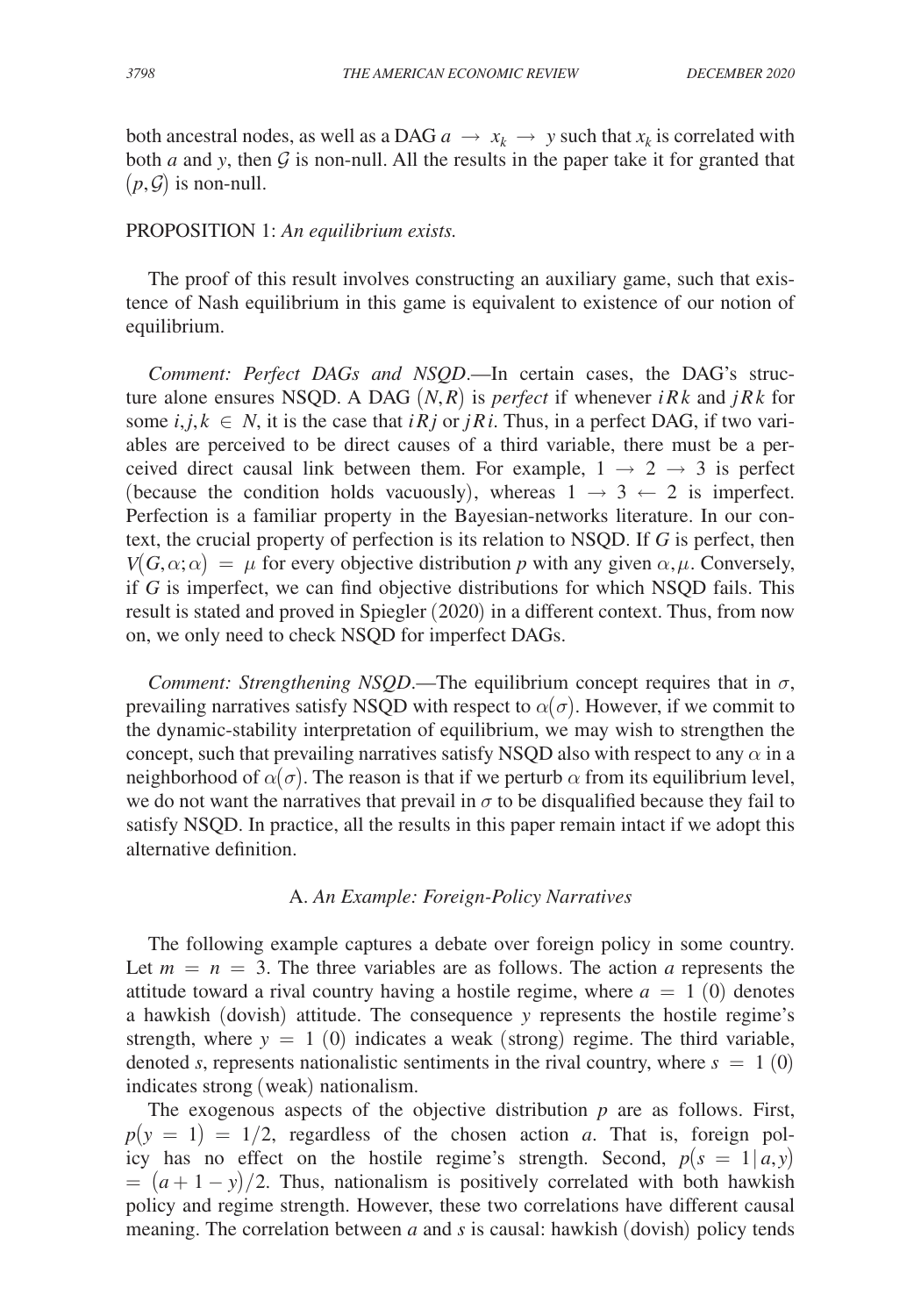to strengthen (weaken) nationalism in the other country. In contrast, the correlation between *s* and *y* is *not* causal; rather, it is due to confounding by unmodeled exogenous factors.

The set  $G$  consists of all DAGs that include  $a$  (as an ancestral node) and  $y$ . The set is classified as follows: the lever narrative  $G^L: a \to s \to y$ ; the threat/opportunity narrative  $G^0$ :  $a \rightarrow y \leftarrow s$ ; and all remaining narratives, which can be shown to induce the rational-expectations belief  $(p_G(y = 1 | a) = 1/2$  for all *a*). Finally, the parameter  $\varepsilon$  that defines *D* is vanishingly small. The cost function is  $C \equiv 0$ , hence the value of  $d^*$  is immaterial.

CLAIM 1: *There is a unique equilibrium*  $\sigma$ ;  $\text{supp}(\sigma^*) = \{ (G^L, \varepsilon), (G^O, 1 - \varepsilon) \}$ *and*  $\sigma(G^O, 1-\varepsilon) \approx 0.57$ .

PROOF:

We first derive  $p_G(y|a)$  for every  $G \in \mathcal{G}$ . Any *G* that induces  $p_G(y = 1|a)$  $= 1/2$  for all *a* would generate  $U(G, d; \alpha) = 1/2$  for any  $d, \alpha$ . Now consider the narrative *GO*:

$$
p_G o(y = 1 | a) = p(s = 1)p(y = 1 | a, s = 1) + p(s = 0)p(y = 1 | a, s = 0).
$$

Plugging our specification of  $p(a, y, s) = p(a)p(y)p(s|a, y)$ , we obtain

$$
p(s = 1) = \alpha \cdot \frac{1}{2} \cdot 1 + (1 - \alpha) \cdot \frac{1}{2} \cdot 0 + \left[ \alpha \cdot \frac{1}{2} + (1 - \alpha) \cdot \frac{1}{2} \right] \cdot \frac{1}{2} = \frac{1}{4} + \frac{\alpha}{2},
$$

and

$$
p(y = 1 | a = 1, s = 1) = \frac{\alpha \cdot \frac{1}{2} \cdot \frac{1}{2}}{\alpha \cdot \frac{1}{2} \cdot \frac{1}{2} + \alpha \cdot \frac{1}{2} \cdot 1} = \frac{1}{3},
$$
  
\n
$$
p(y = 1 | a = 1, s = 0) = \frac{\alpha \cdot \frac{1}{2} \cdot \frac{1}{2}}{\alpha \cdot \frac{1}{2} \cdot \frac{1}{2} + \alpha \cdot \frac{1}{2} \cdot 0} = 1,
$$
  
\n
$$
p(y = 1 | a = 0, s = 1) = 0,
$$
  
\n
$$
p(y = 1 | a = 0, s = 0) = \frac{(1 - \alpha) \cdot \frac{1}{2} \cdot 1}{(1 - \alpha) \cdot \frac{1}{2} \cdot 1 + (1 - \alpha) \cdot \frac{1}{2} \cdot \frac{1}{2}} = \frac{2}{3}
$$

Therefore,

$$
p_{G}o(y = 1 | a = 1) = \frac{5}{6} - \frac{\alpha}{3},
$$
  

$$
p_{G}o(y = 1 | a = 0) = \frac{1}{2} - \frac{\alpha}{3},
$$

such that

$$
V(G^O, d; \alpha) = d\left(\frac{5}{6} - \frac{\alpha}{3}\right) + (1 - d)\left(\frac{1}{2} - \frac{\alpha}{3}\right).
$$

.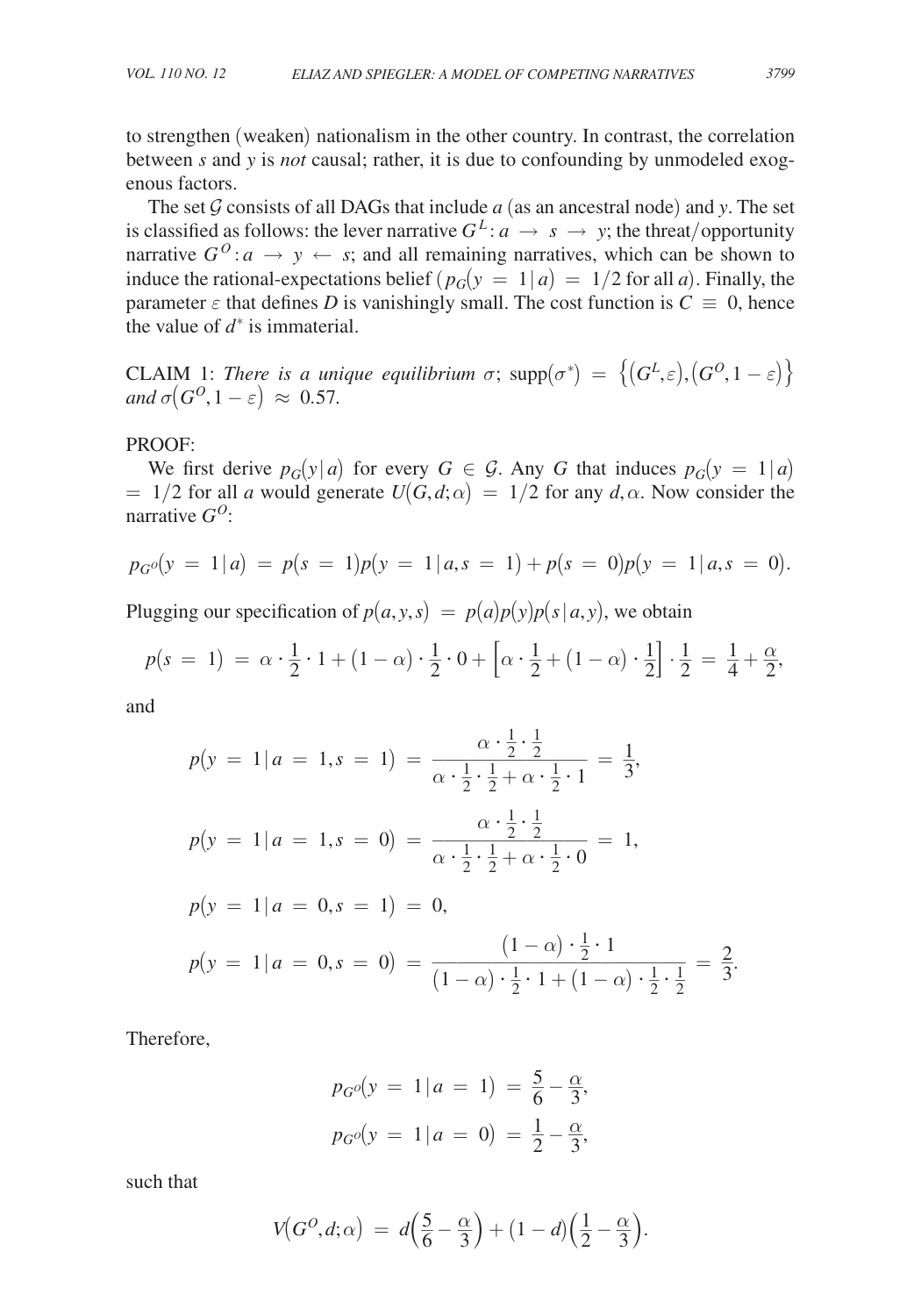Plugging  $d = \alpha$ , we can confirm that  $V(G^O, \alpha; \alpha) = 1/2$  regardless of  $\alpha$ . Therefore,  $G^O$  satisfies NSQD. Note that for any  $\alpha$ ,  $V(G^O, d; \alpha)$  is strictly increasing in *d*. Therefore, if  $(G^O, d)$  is in the support of the equilibrium, then  $d = 1 - \varepsilon$ . Since  $V(G^0, 1 - \varepsilon; \alpha) \approx (5/6) - (\alpha/3) > 1/2$  for any  $\alpha < 1$ , it follows that no narrative that induces rational expectations can prevail in equilibrium.

Next, consider the narrative *G<sup>L</sup>* :

$$
p_{G}(\mathbf{y} = 1 | a) = p(\mathbf{s} = 1 | a) p(\mathbf{y} = 1 | \mathbf{s} = 1) + p(\mathbf{s} = 0 | a) p(\mathbf{y} = 1 | \mathbf{s} = 0).
$$

Plugging our specification of *p*, we obtain

$$
p(s = 1 | a = 1) = \frac{1}{2} \cdot \frac{1}{2} + \frac{1}{2} \cdot 1 = \frac{3}{4},
$$
  

$$
p(s = 1 | a = 0) = \frac{1}{2} \cdot 0 + \frac{1}{2} \cdot \frac{1}{2} = \frac{1}{4},
$$

and

and  
\n
$$
p(y = 1 | s = 1) = \frac{\frac{\alpha}{2} \cdot \frac{1}{2} + \frac{1 - \alpha}{2} \cdot 0}{\frac{1}{4} + \frac{\alpha}{2}} = \frac{\alpha}{1 + 2\alpha},
$$
\n
$$
p(y = 1 | s = 0) = \frac{\frac{\alpha}{2} \cdot \frac{1}{2} + \frac{1 - \alpha}{2} \cdot 1}{\frac{3}{4} - \frac{\alpha}{2}} = \frac{2 - \alpha}{3 - 2\alpha}.
$$

Therefore,

Therefore,  
\n
$$
p_{G} \iota(y = 1 | a = 1) = \frac{3}{4} \left( \frac{\alpha}{1 + 2\alpha} \right) + \frac{1}{4} \left( \frac{2 - \alpha}{3 - 2\alpha} \right) = \frac{1 + 6\alpha - 4\alpha^2}{2(1 + 2\alpha)(3 - 2\alpha)},
$$
\n
$$
p_{G} \iota(y = 1 | a = 0) = \frac{1}{4} \left( \frac{\alpha}{1 + 2\alpha} \right) + \frac{3}{4} \left( \frac{2 - \alpha}{3 - 2\alpha} \right) = \frac{3 + 6\alpha - 4\alpha^2}{2(1 + 2\alpha)(3 - 2\alpha)},
$$

such that

(10) 
$$
V(G^L, d; \alpha) = d \cdot \frac{1 + 6\alpha - 4\alpha^2}{2(1 + 2\alpha)(3 - 2\alpha)} + (1 - d) \cdot \frac{3 + 6\alpha - 4\alpha^2}{2(1 + 2\alpha)(3 - 2\alpha)}.
$$

Because  $G<sup>L</sup>$  is perfect, it necessarily satisfies NSQD (as can be verified by setting  $d = \alpha$  in (10)). Note that for any  $\alpha$ ,  $V(G^L, d; \alpha)$  is strictly decreasing in *d*. Therefore, if  $(G^{\dot{L}}, d)$  is in the support of the equilibrium, then  $d = \varepsilon$ .

We have seen that any narrative  $G \neq G^0$ ,  $G^L$  cannot prevail in equilibrium. We now show that *both*  $G^O$  and  $G^L$  belong in the equilibrium support. Assume the contrary, and suppose  $G^O$  is the only narrative in the support. Then, as shown above, it will be paired with the policy  $d = 1 - \varepsilon$ , such that  $\alpha = 1 - \varepsilon$ . Since  $G^0$  satisfies  $NSQD, V(G^O, 1 - \varepsilon; 1 - \varepsilon) = 1/2$ . But since  $V(G^L, \varepsilon; 1 - \varepsilon) \approx 5/6, (G^O, 1 - \varepsilon)$ does not maximize the agent's anticipatory payoff, a contradiction. Similarly, if *G<sup>L</sup>* is the only prevailing narrative, it is paired with  $d = \varepsilon$ , such that  $\alpha = \varepsilon$  and therefore  $V(G^{O}, 1 - \varepsilon; \varepsilon) \approx 5/6$ , reaching a similar contradiction.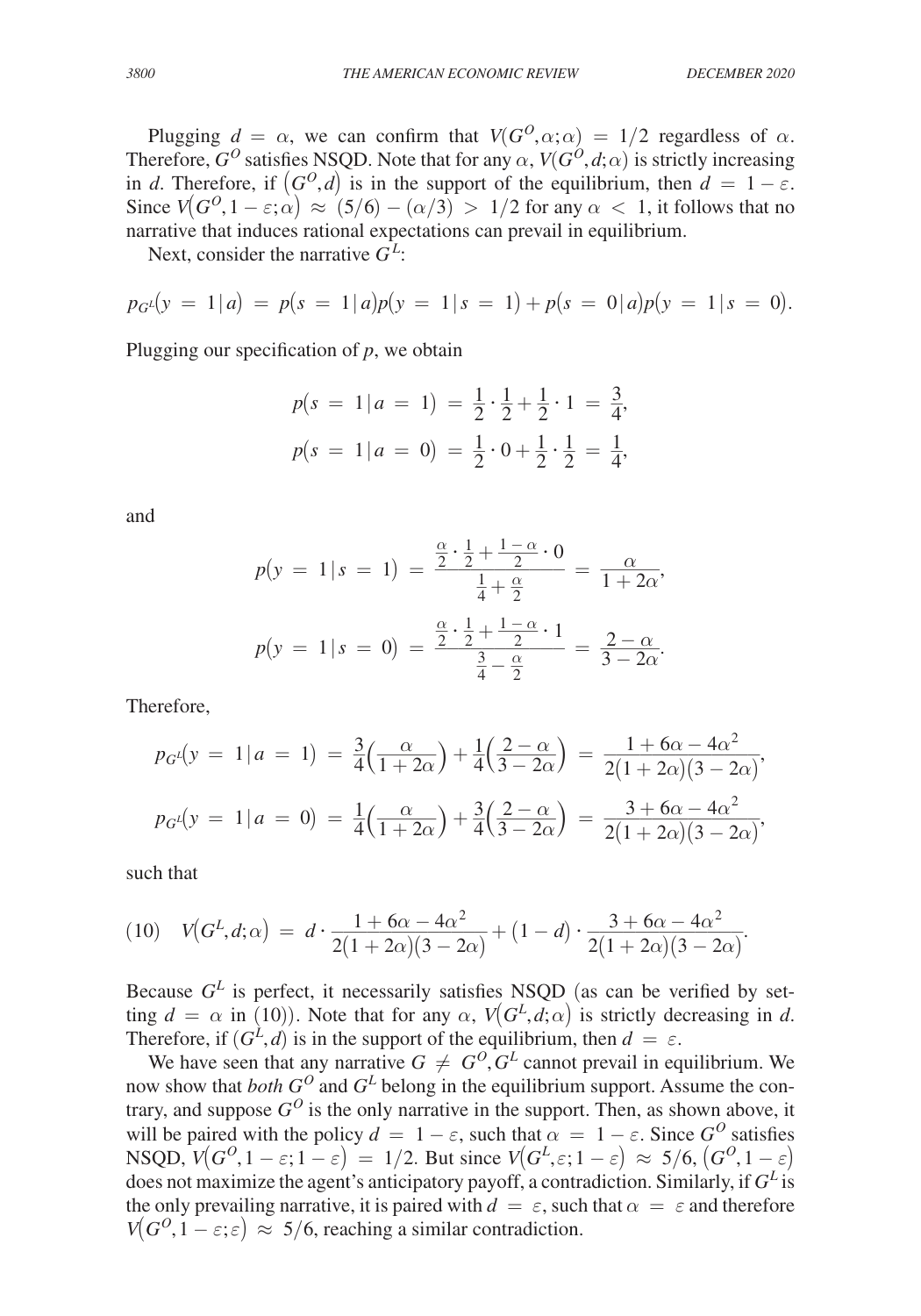Thus, supp $(\sigma)$  consists of exactly two narrative-policy pairs:  $(G^L, \varepsilon)$  and  $(G^O, 1 - \varepsilon)$ . This means that  $V(G^L, \varepsilon; \alpha) = V(G^O, 1 - \varepsilon; \alpha)$ , which for  $\varepsilon \to 0$  can be written as

be written as  
\n
$$
\frac{3 + 6\alpha - 4\alpha^2}{2(1 + 2\alpha)(3 - 2\alpha)} \approx \frac{5}{6} - \frac{\alpha}{3}.
$$
\nThis equation has a series, making in [0, 1], we get

This equation has a unique solution in [0,1],  $\alpha \approx 0.57$ . Finally, note that in the  $\varepsilon \to 0$  limit,  $\alpha = \sigma(\mathbf{G}^0, 1-\varepsilon)$ .

This example has a number of noteworthy features.

*Coupling of Narratives and Policies*.—In this example, *s* is the only variable (other than *a* and *y*) that narrators can weave into their stories. However, its location in the narrative turns out to determine the endorsed policy. The narrative that sustains a hawkish policy treats *s* as an exogenous factor, whereas the narrative that sustains a dovish policy treats *s* as a lever.

The reason that  $G^L$  promotes dovish policies is that *a* and *s* are positively correlated whereas *s* and *y* are negatively correlated. The lever narrative combines these correlations in a causal chain  $a \rightarrow s \rightarrow y$ . As a result,  $G<sup>L</sup>$  (falsely) predicts a negative indirect causal effect of *a* on *y*.

The intuition for why  $G<sup>O</sup>$  is coupled with a hawkish policy is subtler. The specification of  $p(s|a, y)$  means that *s* is a (stochastic) function of the difference  $a - y$ . This means that for a given *s*, an increase in *a* implies an increase in the conditional probability that  $y = 1$ . In reality, this effect is purely diagnostic, yet  $G<sup>0</sup>$  treats it as causal. Moreover,  $G^O$  regards the distribution of *s* as independent of *a*. It follows that  $G^O$  (falsely) predicts a positive causal effect of *a* on *y*.

*Multiple Prevailing Narratives*.—As in the example of Section I, the equilibrium distribution assigns weight to *two* policies. The "cross-sectional" interpretation of this effect is political polarization: two divergent narrative-policy pairs dominate public opinion. As in Section I, the dynamic interpretation of equilibrium can be backed by an explicit local stability argument, thanks to a "diminishing returns" property:  $V(G^L, \varepsilon; \alpha)$  is increasing in  $\alpha$ , whereas  $V(G^O, 1 - \varepsilon; \alpha)$  is decreasing in  $\alpha$ . That is, each narrative's ability to delude the public diminishes as the policy it endorses gets implemented more frequently. If we perturb  $\alpha$  above its equilibrium level (i.e., increase the frequency of  $a = 1$ ),  $(G<sup>L</sup>, \varepsilon)$  becomes more appealing than  $(G^{O}, 1-\varepsilon)$ , and therefore the prevailing policy will be dovish for some time. This pushes  $\alpha$  back toward its original level. A similar argument applies to downward perturbation of  $\alpha$ .

*Hawkish Bias*.—The example's primitives treat the two actions symmetrically:  $p(s|a = 1, y) \equiv p(s|a = 0, y)$  and the agent has no intrinsic preference over policies. Nevertheless, the equilibrium action frequency is biased to the right. The reason is that  $G^O$  induces a false correlation  $p_GO(y) = 1/a = 1$ ) –  $p_{G}o(y = 1 | a = 0) = 1/3$  (regardless of  $\alpha$ ), which is larger in absolute terms than the correlation  $-1/((1+2\alpha)(3-2\alpha))$  induced by  $G^L$ . At  $\alpha = 1/2$ , this gives  $G^O$  an advantage over  $G^L$  in terms of their induced anticipatory utility. The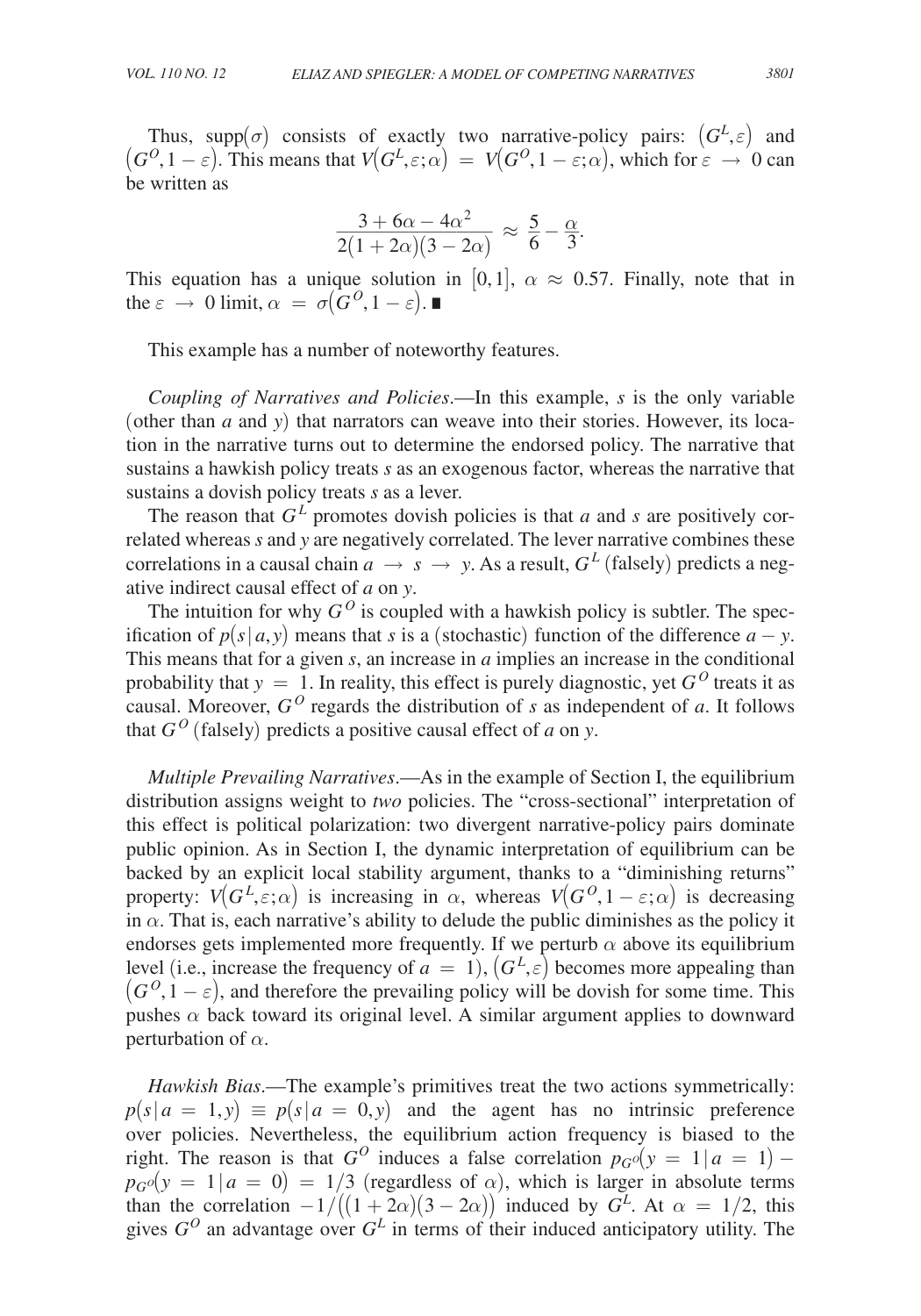"diminishing returns" property described above means that to equalize the narratives' anticipatory utility,  $\alpha$  has to be greater than 1/2.

*Comment: Mutual Narrative Refutation*.—Our representative agent does not reason "scientifically" about conflicting narratives. He does not actively seek correlational data to test narratives. Instead, he allows "narrators" to determine the data he pays attention to. Thus,  $G<sup>L</sup>$  alerts him to the conditional distributions  $(p(s|a))$  and  $(p(y|s))$ , whereas  $G^O$  alerts him to  $(p(s))$  and  $(p(y|a,s))$ . The data that one narrative invokes also manages to refute the *competing* narrative. The distribution  $(p(s|a))$  referred to by  $G^L$  shows that *s* and *a* are correlated, *contra*  $G^O$ . Likewise, the distribution  $(p(y | a, s))$  referred to by  $G^O$  demonstrates that *y* and *a* are correlated conditional on *s*, *contra G<sup>L</sup>* . How would our agent react if this mutual refutation were pointed out to him? A rational reaction would be to distrust all narratives and develop a more "scientific" belief-formation method. Yet an arguably more realistic reaction would be to shrug, conclude that "all models are wrong" and adopt the more hopeful one: especially in the political context, where the agent has virtually no "skin in the game."<sup>[10](#page-16-0)</sup>

#### **III. Analysis**

The illustrative examples raise the question of whether policy divergence is an inherent feature of equilibrium. Our first result answers in the affirmative. Throughout the section, we assume that  $C$  is strictly convex. While this is not a necessary assumption, it does rule out uninteresting knife-edge cases.

PROPOSITION 2: *Suppose C is strictly convex. Then*, *any equilibrium assigns positive probability to exactly two policies,*  $d_r \geq d^*$  *and*  $d_l \leq d^*$ *.* 

## PROOF:

Fix an equilibrium  $\sigma$ . First, let us show that every  $(G,d) \in \text{supp}(\sigma)$  induces *U*  $\big(G, d; \alpha(\sigma)\big) \, \geq \, \mu.$  Assume the contrary. By minimal richness,  ${\cal G}$  includes the DAG  $G^*,$ which consists of two unlinked nodes, *a* and *y*. Note that  $p_G(y|a) = \mu$  for every *a*. It follows that the narrative-policy pair  $(G^*, d^*)$  generates the net payoff  $U(G^*, d^*; \alpha)$  $\langle \sigma \rangle$  =  $\mu$ , contradicting the first part of the definition of equilibrium.

Next, we establish that the support of  $\sigma$  must include at least two distinct policies. Assume the contrary, i.e., the marginal of  $\sigma$  over *d* is degenerate. Then by definition, it assigns probability one to the steady-state policy  $\alpha(\sigma)$ . By NSQD,  $V(G, \alpha(\sigma); \alpha(\sigma)) = \mu$  for every narrative *G* in the support of  $\sigma$ . There are now two cases to consider.

**Case 1:**  $\alpha(\sigma) \neq d^*$ . Any narrative *G* in the support of  $\sigma$  delivers  $U(G, \alpha(\sigma); \alpha(\sigma))$  $= \mu - C(\alpha(\sigma) - d^*)$ . By assumption,  $C'(0) = 0$  and  $C''(0) > 0$ , such that

<span id="page-16-0"></span><sup>10</sup>Consider a modified example that replaces *s* with *two distinct variables* with the same conditional distribution. The formal analysis would be the same. However, the two conflicting narratives can invoke different variables, such that the mutual refutation would be infeasible.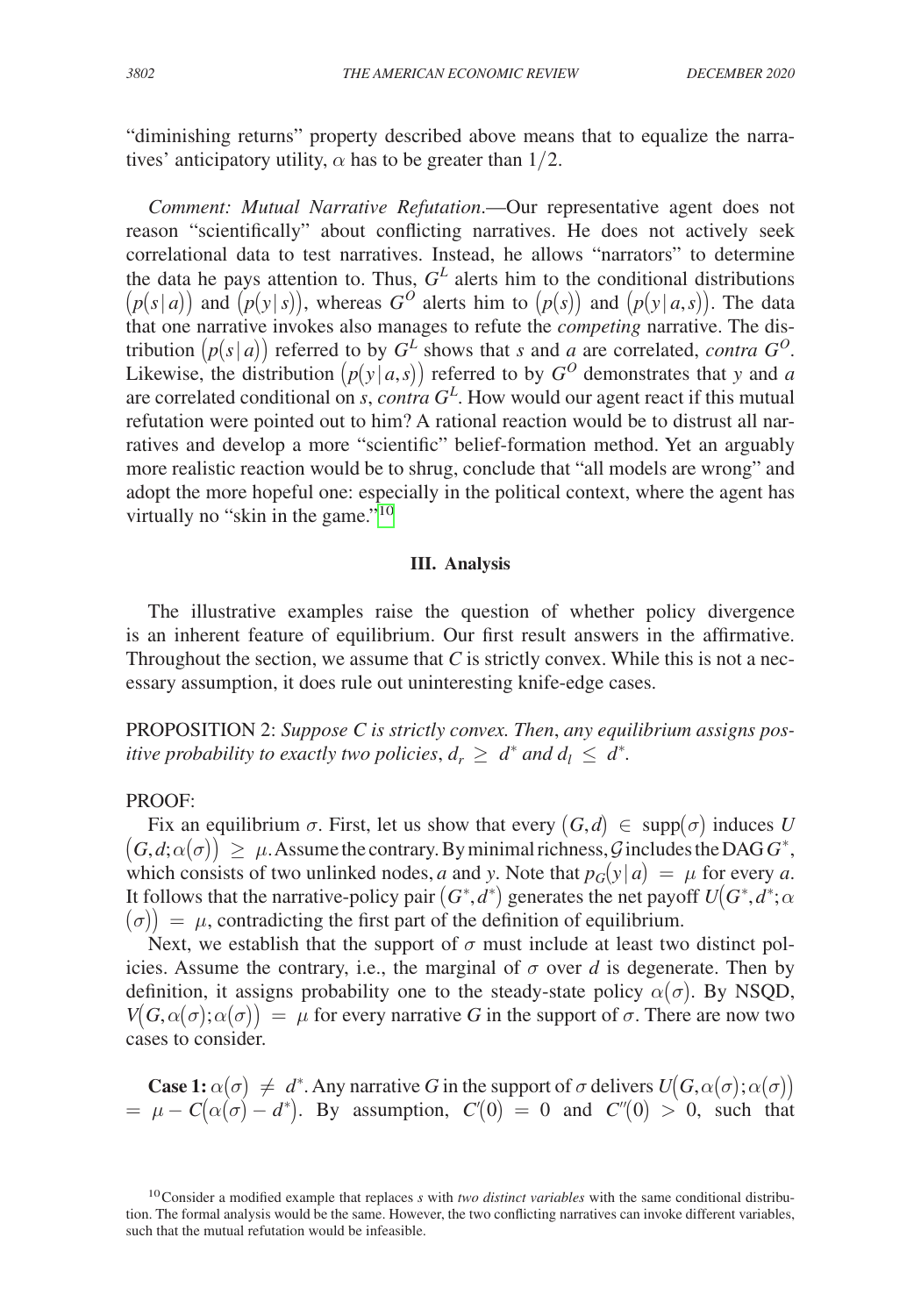$C(\alpha(\sigma) - d^*) > 0$ . Therefore,  $U(G, \alpha(\sigma); \alpha(\sigma)) < \mu$ , contradicting our previous step.

**Case 2:**  $\alpha(\sigma) = d^*$ . Any narrative *G* in the support of  $\sigma$  delivers  $U(G, \alpha(\sigma); \alpha(\sigma)) = \mu$ . By our assumption that  $(p, \mathcal{G})$  is non-null,  $\mathcal G$  contains the DAG  $G^{**}: a \rightarrow x_i \rightarrow y$ , where  $x_i$  is correlated with both *a* and *y* according to *p*. Without loss of generality, suppose  $p(x_i = 1 | a = 1) > p(x_i = 1 | a = 0)$ and  $p(y = 1 | x_i = 1) > p(y = 1 | x_i = 0)$ . Since  $G^{**}$  is perfect, it satisfies NSQD, such that  $U(G^{**}, \alpha(\sigma); \alpha(\sigma)) = \mu$ . The derivative of  $V(G^{**}, d; \alpha(\sigma))$  with respect to *d* is  $p_{G^{**}}(y = 1 | a = 1) - p_{G^{**}}(y = 1 | a = 0)$ , which can be written as

$$
[p(x_i = 1 | a = 1) - p(x_i = 1 | a = 0)] [p(y = 1 | x_i = 1) - p(y = 1 | x_i = 0)].
$$

By assumption, both terms in this product are nonzero, hence the derivative of *V*( $G^{**}, d; \alpha(\sigma)$ ) with respect to *d* is nonzero. Since  $C'(0) = 0$ , it follows that there is  $d \neq d^*$ , such that  $U(G^{**}, d; \alpha(\sigma)) > \mu$ , again contradicting the first part in the definition of equilibrium.

We now show that the support cannot contain more than two policies. By definition, any  $(G,d) \in \text{supp}(\sigma)$  maximizes  $V(G,d;\alpha(\sigma)) - C(d-d^*)$  subject to the NSQD constraint  $V(G, \alpha(\sigma); \alpha(\sigma)) = \mu$ . This means that we can rewrite

$$
V(G, d; \alpha(\sigma)) \text{ as follows:}
$$
\n
$$
(11) \qquad V(G, d; \alpha(\sigma)) = \frac{d - \alpha}{1 - \alpha(\sigma)} \cdot p_G(y = 1 | a = 1) + \frac{1 - d}{1 - \alpha(\sigma)} \cdot \mu
$$
\n
$$
= \left(1 - \frac{d}{\alpha(\sigma)}\right) \cdot p_G(y = 1 | a = 0) + \frac{d}{\alpha(\sigma)} \cdot \mu.
$$

It follows that the narratives that maximize *U* given  $(d, \alpha(\sigma))$  subject to NSQD depend only on the *ordinal* ranking between *d* and  $\alpha(\sigma)$ . That is, for every  $(G,d)$  $\in$  supp( $\sigma$ ), such that  $d \geq \alpha(\sigma)$ , G maximizes  $p_G(y = 1 | a = 1)$ . Likewise, for every  $(G,d) \in \text{supp}(\sigma)$ , such that  $d \leq \alpha(\sigma)$ , *G* maximizes  $p_G(y = 1 | a = 0)$ . Note that when  $d = \alpha(\sigma)$ , any G that satisfies NSQD maximizes U.

This means that  $\max_G V(G, d; \alpha(\sigma))$  is piecewise linear in *d*, having a weakly positive slope in the range  $d \geq \alpha(\sigma)$  and a weakly negative slope in the range  $d \leq \alpha(\sigma)$ , where at least one of these slopes is nonzero. Because C is strictly convex, it follows that there exist unique  $d_r$  and  $d_l$  that maximize *U* in the ranges  $d \geq$  $\alpha(\sigma)$  and  $d \leq \alpha(\sigma)$ , respectively. It follows that there are at most two policies in the support of the equilibrium distribution, and that they lie (weakly) on different sides of  $\alpha(\sigma)$ .

It remains to establish that  $d_r \geq d^*$  and  $d_l \leq d^*$ . We have already shown that it cannot be the case that  $d_r = d_l = d^*$ . Assume  $d_r$  and  $d_l$  are (strictly) on the same side of  $d^*$ . Without loss of generality, let  $d_r > d_l > d^*$ . The second part of the definition of equilibrium implies  $d_l < \alpha(\sigma) < d_r$ . Since  $d_l < \alpha(\sigma)$ , we saw that if  $(G, d) \in \text{supp}(\sigma)$ , then *G* maximizes  $p_G(y = 1 | a = 0)$ . Since  $d^* < d_l$ , it follows that the pair  $(G, d^*)$  would attain a strictly higher *U* than  $(G, d_l)$ , contradicting the first part of the definition of equilibrium. ∎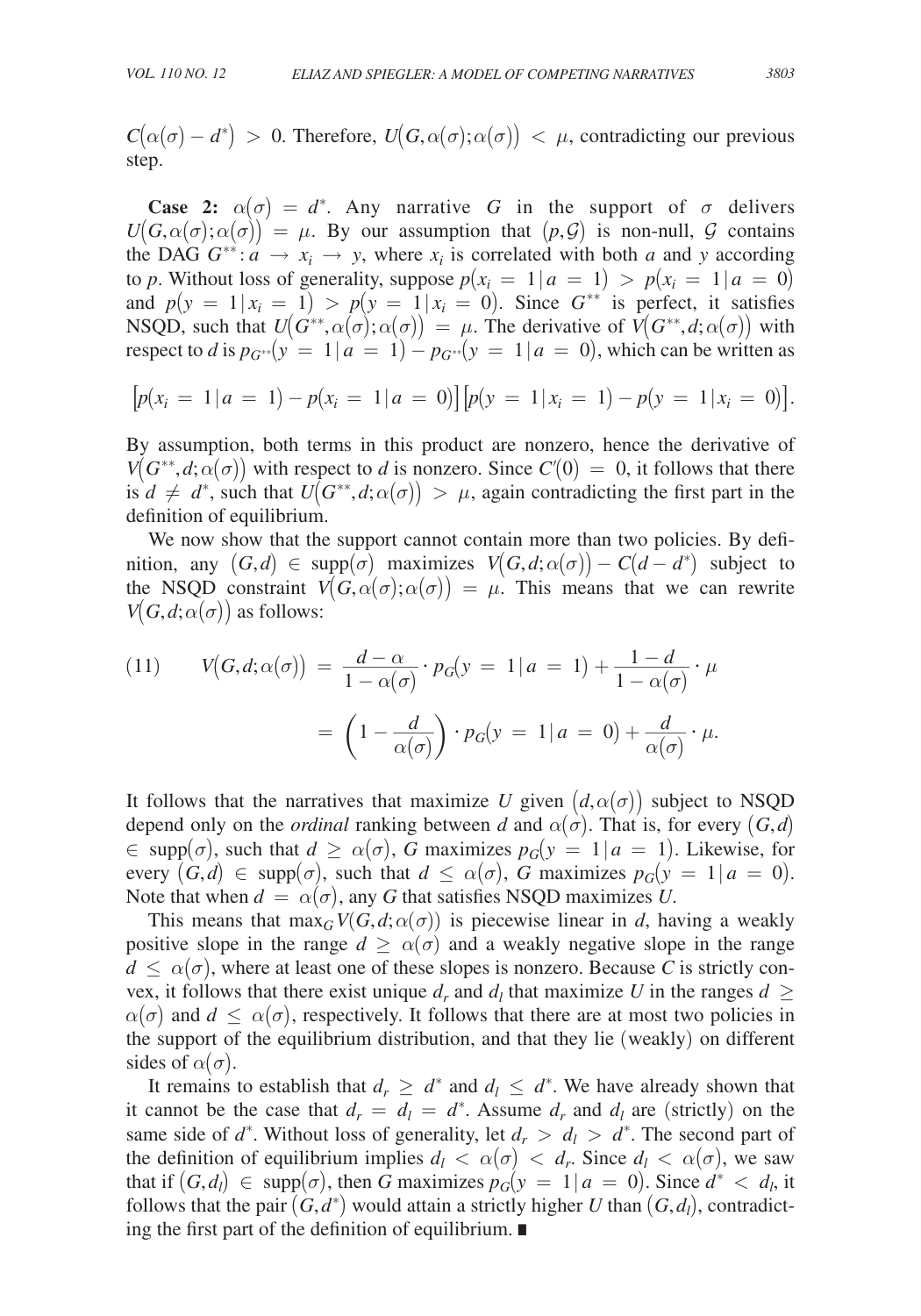Thus, the support of an equilibrium policy distribution consists of two elements that lie (weakly) on different sides of  $d^*$ . The fundamental insight is that under the NSQD constraint, narratives cannot convey hopeful illusions unless they are coupled with *counterfactual* policies. For this to happen, these policies must depart from the status quo policy  $\alpha(\sigma)$ .

Unlike other results in this paper, the proof does not make explicit use of the DAG formalism. Rather, it relies on non-nullness and the NSQD constraint. NSQD implies that if the equilibrium distribution assigns probability one to a single policy *d*, prevailing narratives cannot distort the policy's consequences. Non-nullness implies that some other narrative-policy pair could then invade and generate higher anticipatory utility (e.g., if  $d \neq d^*$ , a "narrator" can promote the ideal policy  $d^*$ with a "denialist" narrative that *a* has no effect on *y*). This establishes that there must be multiple prevailing policies. But why exactly *two*? By NSQD, the set of narratives that maximize anticipatory utility only depends on whether their accompanying policy is above or below  $\alpha(\sigma)$ . This means that the indirect gross anticipatory utility is piecewise-linear with respect to *d*. Strict convexity of *C* then implies a unique optimal policy on each side of  $\alpha(\sigma)$ .

REMARK 1: *Proposition 2 allows d<sub>r</sub> or d<sub>l</sub> to coincide with d<sup>\*</sup>. Slight modifications of non-nullness rule out this possibility. For instance, suppose that*  $d^* > \varepsilon$ *and that G includes two DAGs G and G', such that*  $p_G(y) = 1/a$  *and*  $p_{G'}$ (*y* = 1∣*a*) *are strictly increasing and strictly decreasing in a*, *respectively. Then*,  $d_l < d^* < d_r$ 

In Section I, we provided a dynamic story that underlies our notion of equilibrium. We now present a formal local-stability result that further substantiates this interpretation.

DEFINITION 4: *An equilibrium* σ *is locally stable if there is a neighborhood of*   $\alpha(\sigma)$ *, such that for every*  $\alpha$  *in the neighborhood and every*  $(G,d)$  *that maximizes*  $U(G, d; \alpha)$ , sign( $\alpha - \alpha(\sigma)$ ) · sign( $d - \alpha$ ) < 0*.* 

Local stability of an equilibrium  $\sigma$  means that if  $\alpha$  is perturbed to one side of  $\alpha(\sigma)$ , all narrative-policy pairs that prevail under the perturbed  $\alpha$  push back toward  $\alpha(\sigma)$ . The examples of Sections I and IIA both exhibited this local stability property.

PROPOSITION 3: *Suppose C is strictly convex. Suppose further that for every*   $G \in \mathcal{G}$  and  $d \in [\varepsilon, 1-\varepsilon], V(G, d; \alpha)$  is monotone in  $\alpha$ . Then, there is an essentially *unique equilibrium*, *which is also locally stable.*[11](#page-18-0)

Thus, when *V* is monotone in  $\alpha$ , the dynamic backstory for our equilibrium concept is well founded. Although the definition of local stability focuses on the dynamics of  $\alpha$ , what ensures that every *U*-maximizing pair  $(G,d)$  under the perturbed  $\alpha$ pushes it back toward  $\alpha(\sigma)$  is a combination of two factors: the monotonicity of *V*,

<span id="page-18-0"></span><sup>&</sup>lt;sup>11</sup>By essential uniqueness, we mean that the distribution over  $d$  is unique, and that the belief induced by the narratives that accompany any given *d* in the support is unique.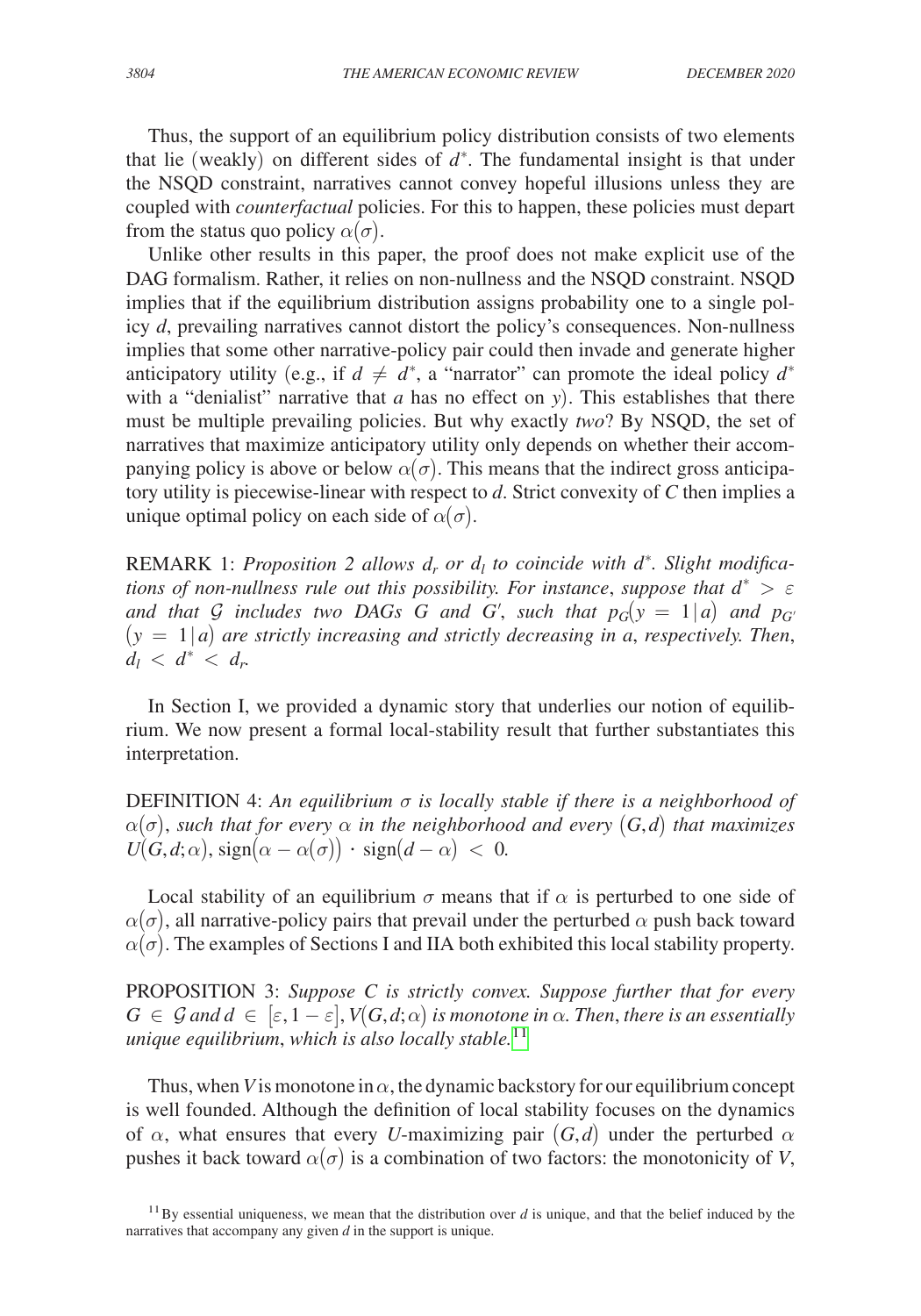and the equilibrium property that all  $(G,d)$  in the support of  $\sigma$  maximize U under  $\alpha(\sigma)$ . Note that thanks to NSQD, monotonicity is in the direction that ensures the "diminishing returns" property highlighted in Section IIA: when a prevailing pair  $(G,d)$  satisfies  $d > \alpha(\sigma)$   $(d < \alpha(\sigma))$ ,  $V(G,\cdot; \alpha)$  will decrease (increase) in  $\alpha$ . A remaining open problem is whether all DAGs satisfy this monotonicity property.

*Comment: Relative Anticipatory Utility*.—Our narrative-selection assumption captured the idea that political narratives are popular when they convey a hopeful message. A different intuition regarding the source of successful narratives is that they make the proposed policy look good *relative* to some other policy (the status quo, or a policy proposed by an opponent).

This intuition can be captured by simple variants on our equilibrium concept: e.g., we can require every  $(G,d)$  in supp $(\sigma)$  to maximize  $U(G,d;\alpha(\sigma))$  –  $U(G, \alpha(\sigma); \alpha(\sigma))$ , i.e., the public evaluates the proposed policy according to its anticipatory utility relative to the status quo policy. Similarly, we can require every  $(G,d)$  in supp $(\sigma)$  to maximize  $U(G,d;\alpha(\sigma)) - U(G,d';\alpha(\sigma))$  for some  $(G',d')$  $\in$  supp $(\sigma)$ , i.e., the public evaluates the proposed policy according to its anticipatory utility relative to a policy promoted by some competing "narrator." In both cases, the anticipatory utility is calculated according to the narrative *G* that carries the proposed policy *d*.

Simple algebra establishes that for any  $(G,d) \in \text{supp}(\sigma)$ , *G* maximizes (minimizes)  $p_G(y = 1 | a = 1) - p_G(y = 1 | a = 0)$  if *d* is above (below) the reference policy. In turn, the NSQD constraint ensures that this is equivalent to maximizing  $p_G(y = 1 | a = 1)$  ( $p_G(y = 1 | a = 0)$ ). The implication is that the equilibrium characterization is qualitatively the same as in our main model. The set of prevailing narratives is the same, and the only difference may be in the exact location of the narratives  $d_h$  and  $d_l$  (because the trade-off between the gross anticipatory utility term and the cost *C* is different).

## A. *Short Narratives*

In this subsection we characterize equilibria when narrators can use at most one variable in addition to *a* and *y* (i.e.,  $n = 3$ ). We focus on the case in which *a* and *y* are objectively *independent*. In this setting, the only narratives that can generate a nonconstant  $p_G(y|a)$  are the lever and threat/opportunity narratives. Our objective is to examine which of the two narratives will prevail, and which auxiliary variables they will employ.

For this purpose, we assume that  $m \gg n$  and the supply of potential auxiliary variables (identified with their distribution conditional on  $a$ ,  $y$ ) is rich, such that narrators can select the third variable in their narrative from an "ocean" of potential variables. To introduce our notion of richness, let *z* be an arbitrary binary variable, and define  $Q^*$  to be the set of all conditional distributions  $(p(z|a, y))$  for which  $p(z|a)p(z|y) = 0$  for *some a*, *y*, *z*. That is, a conditional distribution in  $Q^*$  allows a particular value of *a* or a particular value of *y* to pin down deterministically the value of *z*. Finally, two sets of conditional distributions are close if the Hausdorff distance between any pair of elements from the two respective sets is below some arbitrarily small threshold.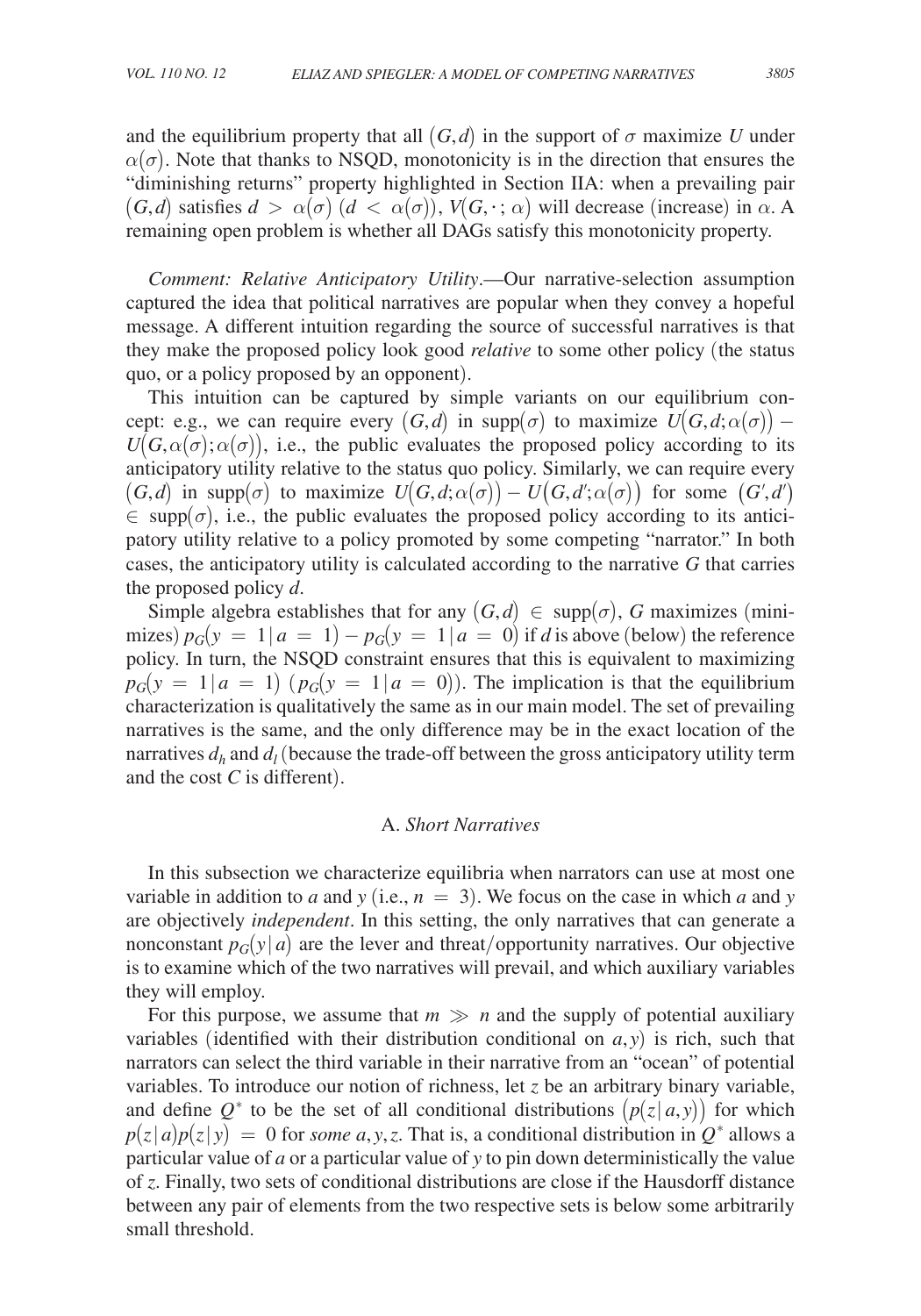DEFINITION 5: Let  $m \gg n = 3$ . An objective distribution p satisfying  $a \perp y$ *is*  $Q^*$ -rich if  $\{(p(x_i = 1 | a, y))\}_{i=2,\ldots,m-1}$  and  $Q^*$  are close.

Note,  $Q^*$ -richness says that the set of conditional distributions  $(p(z|a, y))$  that one can simulate by selecting one auxiliary variable approximately coincides with *Q*<sup>∗</sup> . We impose this domain restriction because on the one hand it is relatively weak (thus allowing for a large supply of potential auxiliary variables), yet on the other hand it is tractable.<sup>[12](#page-20-0)</sup>

Four particular elements in  $Q^*$  will play a special role in our characterization. These are degenerate conditional distributions for which  $p(z = 1 | a, y) \in \{0, 1\}$ for *every a*, *y*. Specifically, define

 $q_1^{\wedge}$  $q_1^{\wedge}$ :  $z = 1(a = 1 \text{ and } y = 1),$  $q_1^{\vee}$  $q_1^{\vee}$ :  $z = 1(a = 1 \text{ or } y = 1),$  $q_0^{\wedge}$  $q_0^{\wedge}$ :  $z = 1(a = 0 \text{ and } y = 1),$  $q_0^{\vee}$  :  $z = 1(a = 0 \text{ or } y = 1).$ 

PROPOSITION 4: *Suppose*  $d^* > \varepsilon$ . *Then, for a generic*  $Q^*$ -rich distribution p, *there is an essentially unique equilibrium* σ*:*

- (*i*) *The policy*  $d_r > \alpha$  *is accompanied by a lever narrative*  $a \rightarrow x_r \rightarrow y$ *, where*  $\left(p(x_r | a, y)\right)$  is close to  $q_1^\wedge$  or  $q_1^\vee$ .
- (*ii*) *The policy*  $d_l < \alpha$  *is accompanied by a lever narrative*  $a \rightarrow x_l \rightarrow y$ *, where*  $\left(p(x_l | a, y)\right)$  is close to  $q_0^{\wedge}$  or  $q_0^{\vee}$ .

Thus, for generic  $Q^*$ -rich distributions, lever narratives prevail. The reason is that narratives that induce rational expectations generate lower anticipatory payoff, whereas threat/opportunity narratives generically violate NSQD, as shown in Step 1 of the proof of Proposition 4 (the foreign policy example of Section IIA was knife-edged in this regard). The lever narratives employ degenerate auxiliary variables. The following result completes the characterization for low  $C, \varepsilon$ .

REMARK 2: *Let C and* ε *be vanishingly small. Then*, *the equilibrium* σ *satisfies*

(i) 
$$
\alpha(\sigma) \approx \frac{1}{2}
$$
.  
\n(ii) If  $\mu < \frac{1}{2}$ , then  $(p(x_r|a, y)) \approx q_1^{\vee}$  and  $(p(x_l|a, y)) \approx q_0^{\vee}$ .  
\n(iii) If  $\mu > \frac{1}{2}$ , then  $(p(x_r|a, y)) \approx q_1^{\wedge}$  and  $(p(x_l|a, y)) \approx q_0^{\wedge}$ .

<span id="page-20-0"></span><sup>12</sup>Numerical simulations suggest that the results of this subsection will continue to hold if we replace *Q*<sup>∗</sup> with the set of *all* conditional distributions  $(p(z|a, y))$ .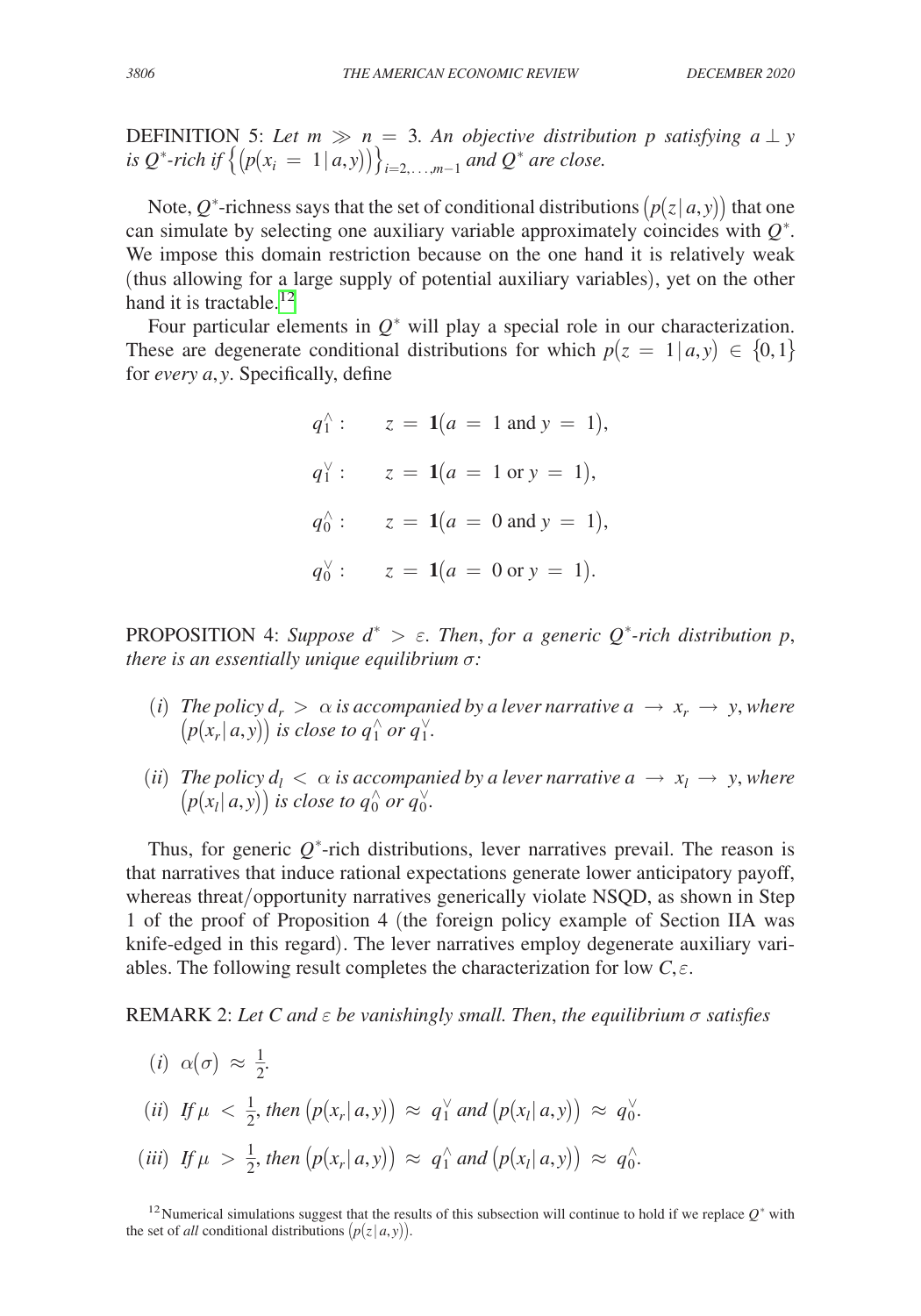For real-life examples of lever narratives that are captured by this characterization, recall the US trade policy debate from the introduction. The lever narrative that sustains a policy with a protectionist bias (relative to the agent's ideal point) will involve a variable like "imports from China," because low imports are associated with trade restrictions as well as high employment in the local manufacturing sector. The narrative is false if the latter correlation is not causal but, say, due to a confounding factor (e.g., exogenous technology changes that affect outsourcing of production). Likewise, the lever narrative that sustains a trade policy with a liberalized bias will select a variable like "industrial exports."

#### **IV. State-Dependent Narrative Selection**

So far, we have assumed that narrative-policy pairs are evaluated without conditioning on any variable. However, the appeal of a given narrative often varies with changing circumstances. In this section, we extend the definition of equilibrium in this direction and illustrate the extended concept.

Recall the collection of variables  $x_1, \ldots, x_m$ , where  $x_1$  (also denoted *a*) is the action and  $x_m$  (also denoted *y*) is the consequence. Let  $m \geq 3$  and assume that the variable  $x_2$  (also denoted  $\theta$ ) is realized and publicly observed before the narrative-policy pair is evaluated. We refer to  $\theta$  as a "state variable." For every  $\theta$ , define  $\alpha_{\theta} = p(a = 1 | \theta)$ , and let  $\sigma_{\theta}$  denote a distribution over narrative-policy pairs  $(G,d)$  conditional on  $\theta$ . Denote  $\alpha = (\alpha_{\theta})_{\theta}$  and  $\sigma = (\sigma_{\theta})_{\theta}$ . For any  $\sigma$ , we denote  $\alpha_{\theta}(\sigma) = \sum_{(G,d)} \sigma_{\theta}(G,d) \cdot d$  and  $\alpha(\sigma) = (\alpha_{\theta}(\sigma))_{\theta}.$ 

Given a DAG *G* and an objective distribution  $p$ , the belief  $p_G$  is defined as before, and the conditional probability  $p_G(y | a, \theta)$  is defined as usual. Define the gross conditional anticipatory utility

$$
V(G, d; \alpha | \theta) = d \cdot p_G(y = 1 | \theta, a = 1) + (1 - d) \cdot p_G(y = 1 | \theta, a = 0).
$$

Net anticipatory utility is  $U(G, d; \alpha | \theta) = V(G, d; \alpha | \theta) - C(d - d^*)$ .

In this context, we will say that *G* satisfies NSQD with respect to  $\alpha$  if

$$
\sum_{\theta} p(\theta) V(G, \alpha_{\theta}; \alpha | \theta) = \mu.
$$

DEFINITION 6: *The conditional distribution* σ *is an equilibrium if*, *for every* θ *and*   $every (G', d') \in supp(\sigma_{\theta}), (G', d') \in argmax_{(G,d)} U(G, d; \alpha(\sigma) | \theta)$  subject to the *constraint that G satisfies NSQD with respect to*  $\alpha(\sigma)$ *.* 

At first glance, this may seem like an uninteresting state-by-state extension of our equilibrium concept. However, note that the NSQD constraint is global. In addition, depending on how a narrative treats  $\theta$ , the objective distribution of certain variables at one value of  $\theta$  can influence their subjective distribution conditional on another value of  $\theta$ . This externality is what makes the extension interesting, as the following example demonstrates.

*An Example: Denialism and Exaggeration*.—Let  $m = n = 3$ , where the three variables are the action *a*, the consequence *y*, and the state variable  $\theta$ . Let  $p(\theta = 1)$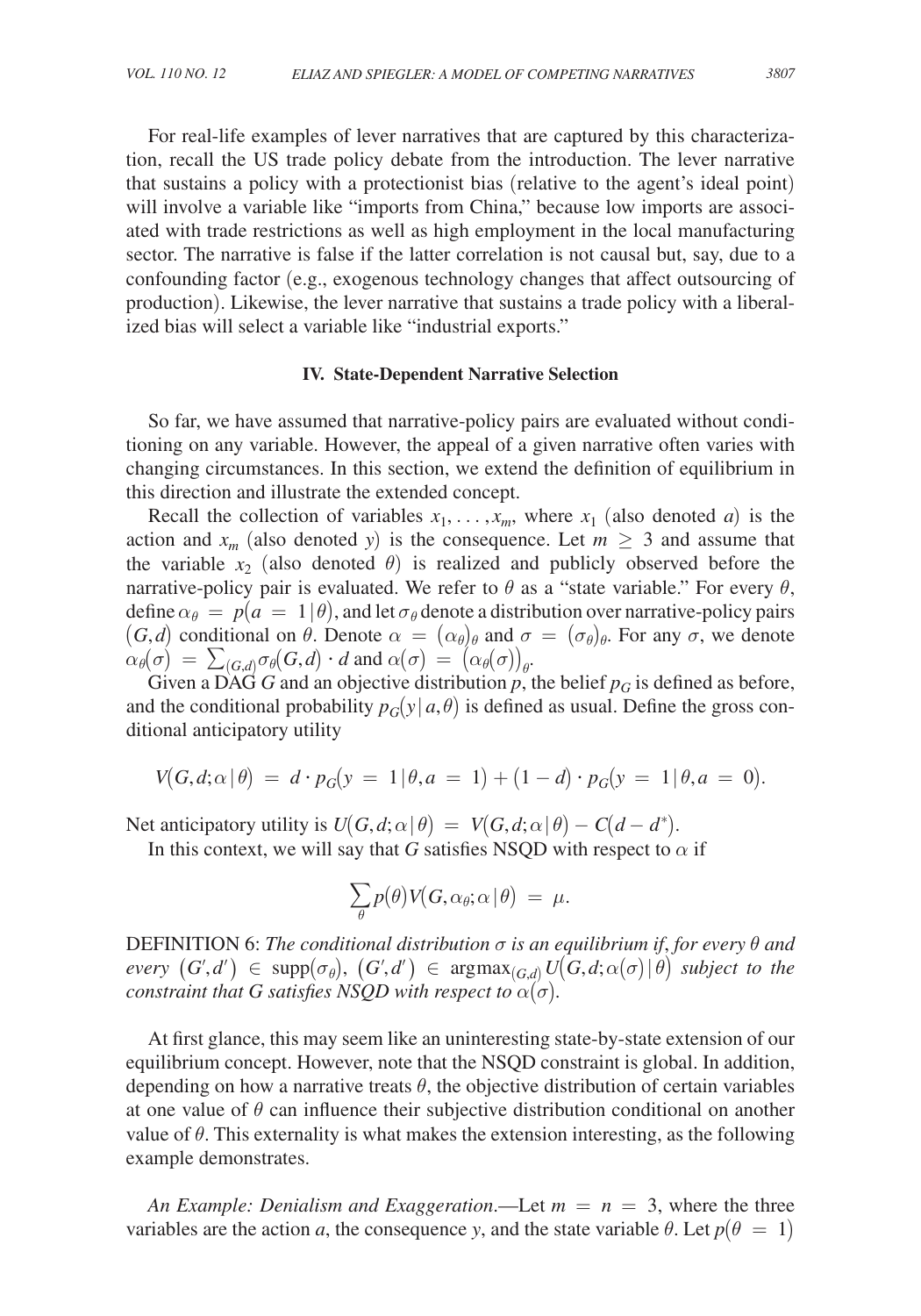$= \delta$  and  $p(y = 1 | a, \theta) = (1/2)(a + \theta)$ . Let  $d^* = \varepsilon$ , where  $\varepsilon$  is arbitrarily small. Assume *C* is strictly convex and steep enough, such that  $C'(1) > 1$ . Because  $p(y = 1 | a, \theta)$  is additively separable, the optimal policy under rational expectations is  $d^{RE} = \text{argmax}_d((1/2)d - C(d))$ , independently of  $\theta$ . By the assumptions on *C*,  $d^{RE}$  is interior and given by  $C'(d^{RE}) = 1/2$ .

Let G be the set of all DAGs with a direct link  $\theta \rightarrow a$ . The interpretation is that the representative agent is aware that actions are taken in response to  $\theta$ ; a plausible narrative would incorporate this manifest causal relation. As before, we can assume that *y* is a terminal node without loss of generality. Then,  $G$  consists of the following four DAGs:  $G^d$ :  $a \leftarrow \theta \rightarrow y$ ;  $G^e$ :  $\theta \rightarrow a \rightarrow y$ ; the DAG  $G^n$  that removes the link  $a \rightarrow y$  from  $G^e$ ; and the fully connected DAG  $G^{RE}$  that adds the link  $\theta \rightarrow y$ to  $G^e$ . The latter is the only DAG in  $\mathcal G$  that is consistent with  $p$ , because all the others rule out the direct effect of *a* or  $\theta$  on *y*. All DAGs in  $\mathcal G$  are perfect, hence we can take NSQD for granted.

One concrete story for this example is an environmental-policy debate concerning the management of a natural resource. In this context,  $\theta$  represents exogenous fluctuations in the availability of this resource, *y* represents the resource's net availability, and *a* represents preservation policy, where  $a = 1$  stands for costly preservation measures (hence the assumption that  $d^* = \varepsilon$ ). Accordingly,  $G^d$  is a "denialist" narrative that neglects the role of policy and attributes the consequence entirely to exogenous forces. In contrast,  $G^e$  is an "exaggerationist" narrative that effectively says "it is all up to us." The DAG  $G<sup>n</sup>$  is a "neutral" narrative because it does not attribute the outcome to any of the other variables.

CLAIM 2: *There is a unique equilibrium*, *which is characterized as follows:*

- $(i) \ \text{supp}(\sigma_1) = \left\{ (G^{RE}, d^{RE}), (G^d, \varepsilon) \right\};$  $(iii) \ \ \text{supp}(\sigma_0) = \left\{ (G^e, d^{RE}), (G^n, \varepsilon) \right\};$  $(iii) \alpha_1(\sigma) = \alpha_0(\sigma) = d^{RE} - 2C(d^{RE}).$
- 

## PROOF:

Let  $\sigma$  be an equilibrium, and use the shorthand notation  $\alpha_{\theta} = \alpha_{\theta}(\sigma)$ . Let us calculate  $p_G(y = 1 | a, \theta)$  for each of the four available narratives:

$$
p_{G^{RE}}(y = 1 | a, \theta) = p(y = 1 | a, \theta) = \frac{1}{2}(a + \theta),
$$
  
\n
$$
p_{G^{n}}(y = 1 | a, \theta) = p(y = 1) = \frac{1}{2} [\delta(1 + \alpha_{1}) + (1 - \delta) \alpha_{0}],
$$
  
\n
$$
p_{G^{d}}(y = 1 | a, \theta) = p(y = 1 | \theta) = \frac{1}{2} (\alpha_{\theta} + \theta),
$$
  
\n
$$
p_{G^{c}}(y = 1 | a, \theta) = p(y = 1 | a) = \frac{1}{2} [a + p(\theta = 1 | a)],
$$

where

where  
\n
$$
p(\theta = 1 | a = 1) = \frac{\delta \alpha_1}{\delta \alpha_1 + (1 - \delta) \alpha_0},
$$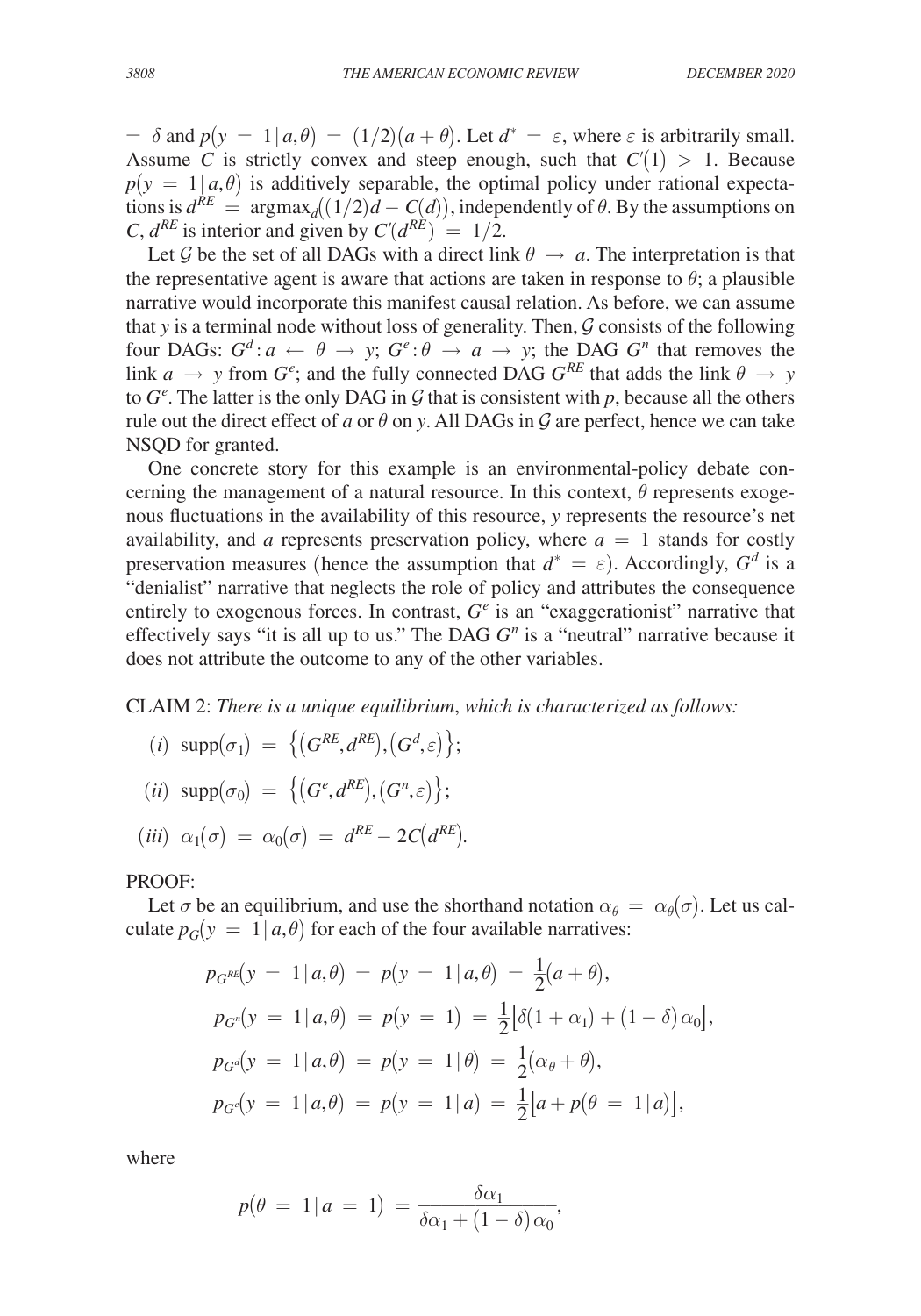VOL. 110 NO. 12 ELIAZ AND SPIEGLER: A MODEL OF COMPETING NARKATIVES 3809  
\n
$$
p(\theta = 1 | a = 0) = \frac{\delta(1 - \alpha_1)}{\delta(1 - \alpha_1) + (1 - \delta)(1 - \alpha_0)}.
$$
\nIt follows that the net anticipatory utility induced by a policy *d* coupled with any

of the four narratives is

$$
U(G^{RE}, d | \theta) = \frac{1}{2}\theta + \frac{1}{2}d - C(d),
$$
  
\n
$$
U(G^{R}, d | \theta) = \frac{1}{2} [\delta(1 + \alpha_1) + (1 - \delta)\alpha_0] - C(d),
$$
  
\n
$$
U(G^{d}, d | \theta) = \frac{1}{2}(\alpha_{\theta} + \theta) - C(d),
$$
  
\n
$$
U(G^{e}, d | \theta) = \frac{1}{2}d - C(d) + \frac{1}{2} \left[ \frac{\delta \alpha_1 d}{\delta \alpha_1 + (1 - \delta)\alpha_0} + \frac{\delta(1 - \alpha_1)(1 - d)}{\delta(1 - \alpha_1) + (1 - \delta)(1 - \alpha_0)} \right].
$$
  
\nThe policy that maximizes net anticipatory utility under  $G^{d}$  or  $G^{n}$ 

is  $d^* = 0$ . Therefore, if any of these narratives prevails in some state, it must be coupled with  $d = 0$ . Likewise, the policy that maximizes net anticipatory utility under  $G^{RE}$  is  $d^{RE}$ . Therefore, if this narrative prevails in some state, it must be coupled with  $d^{RE}$ . As to the narrative  $G^e$ , the policy  $d^e$  that maximizes net anticipatory utility under this narrative satisfies  $d^e > d^{RE} (d^e < d^{RE})$  whenever  $\alpha_1 > \alpha_0$  $(\alpha_1 < \alpha_0).$ 

Note that it follows from  $C'(1) > 1$  that even under the most optimistic belief that is induced by one of the narratives, the optimal policy would always be strictly below 1. Hence,  $\alpha_{\theta} < 1$  for all  $\theta$ .

Consider the realization  $\theta = 1$ . Suppose  $\alpha_1 = 0$ . Then,

$$
U(G^{RE}, d^{RE} | \theta = 1) = \frac{1}{2} + \max_{d} \left[ \frac{1}{2} d - C(d) \right] > \frac{1}{2},
$$

whereas

$$
U(G^n, 0 | \theta = 1) = \frac{1}{2} [\delta + (1 - \delta) \alpha_0] < \frac{1}{2},
$$
  

$$
U(G^d, 0 | \theta = 1) = \frac{1}{2}.
$$

In addition, for any *d* and for all 
$$
\alpha_0
$$
,  
\n
$$
\frac{1}{2}d \cdot \frac{(1-\delta)(1-\alpha_0)}{\delta + (1-\delta)(1-\alpha_0)} - C(d) + \frac{1}{2} \cdot \frac{\delta}{\delta + (1-\delta)(1-\alpha_0)} < \frac{1}{2}d - C(d) + \frac{1}{2}
$$

which implies that  $U(G^e, d^e | \theta = 1) < U(G^{RE}, d^{RE} | \theta = 1)$ . Therefore,  $(G^{RE}, d^{RE})$  must be the prevailing narrative-policy pair, contradicting the assumption that  $\alpha_1 = 0$ .

From that 
$$
\alpha_1 = 0
$$
.

\nIt follows that  $\alpha_1 > 0$ . Since for any  $\alpha_0$  and for any  $d$ ,

\n(12)

\n
$$
\frac{\delta \alpha_1 d}{\delta \alpha_1 + (1 - \delta) \alpha_0} + \frac{\delta (1 - \alpha_1)(1 - d)}{\delta (1 - \alpha_1) + (1 - \delta)(1 - \alpha_0)} < 1
$$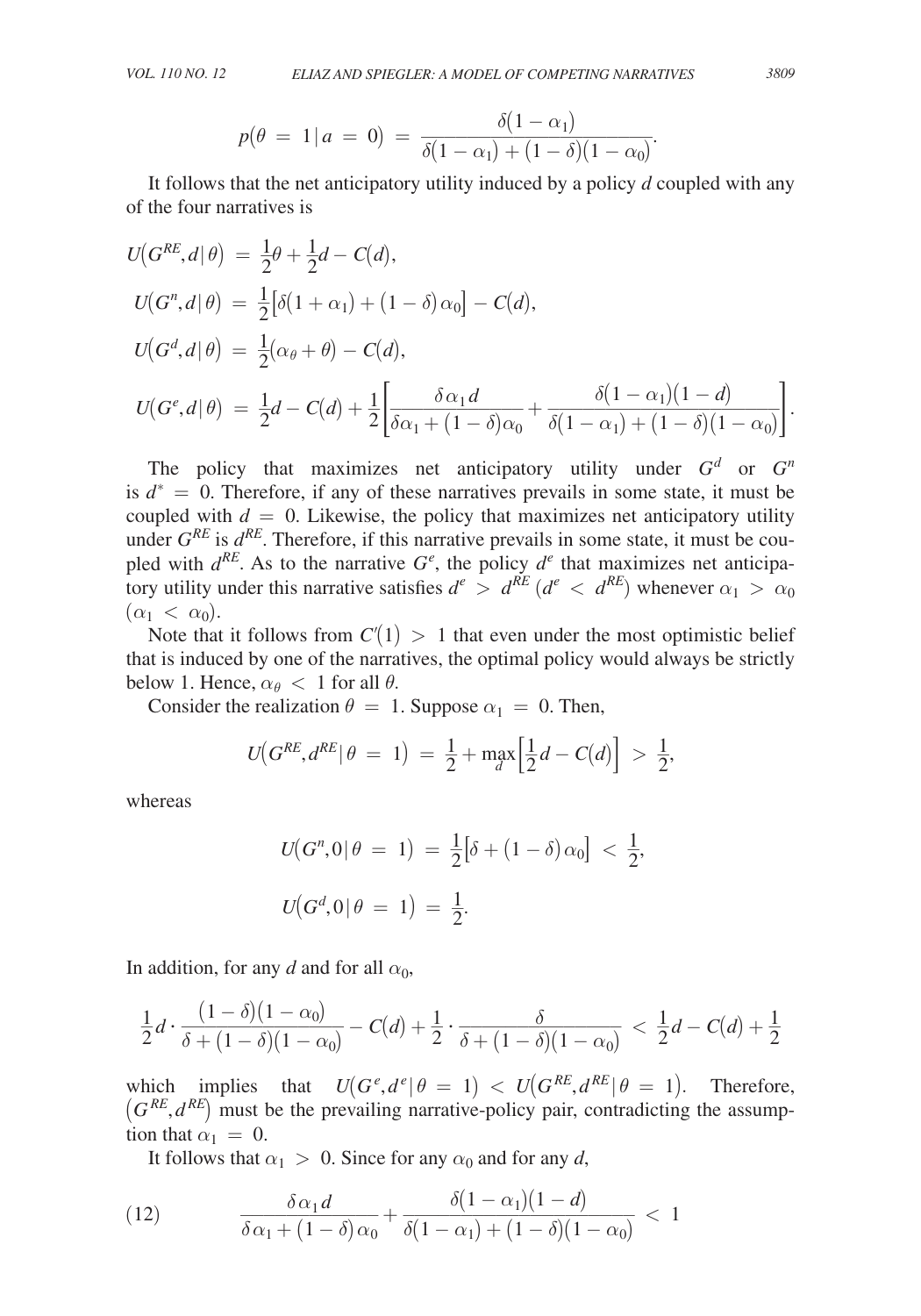we have that  $U(G^e, d | \theta = 1) < U(G^{RE}, d | \theta = 1)$ , and hence,  $G^e$  cannot be a prevailing narrative in  $\theta = 1$ . Likewise, a simple calculation establishes that  $U(G^d, 0 | \theta = 1) > U(G^n, 0 | \theta = 1)$ . Therefore,  $G^n$  is not a prevailing narrative in  $\theta = 1$ .

It follows that the only narrative-policy pairs that can prevail in  $\theta = 1$  are  $(G^{RE}, d^{RE})$  and  $(G^d, 0)$ . Their induced net anticipatory utility is

$$
U(G^{RE}, d^{RE} | \theta = 1) = \frac{1}{2} (d^{RE} + 1) - C(d^{RE}),
$$
  

$$
U(G^d, 0 | \theta = 1) = \frac{1}{2} (\alpha_1 + 1).
$$

If supp $(\sigma_1) = \{ (G^d, 0) \}$ , then  $\alpha_1 = 0$ , which we have already ruled out. Suppose supp $(\sigma_1) = \{ (G^{RE}, d^{RE}) \}$ . Then,  $\alpha_1 = d^{RE}$ , in which case it is obvious that  $U(G^{RE}, d^{RE} | \theta = 1) < U(G^d, 0 | \theta = 1)$ , a contradiction. The only remaining case is that  $\text{supp}(\sigma_1) = \{ (G^d, 0), (G^{RE}, d^{RE}) \}$ . Then,  $U(G^{RE}, d^{RE} | \theta = 1)$  $= U(G^d, 0 | \theta = 1)$ , which implies  $\alpha_1 = d^{RE} - 2C(d^{RE})$ . The first-order-condition characterization of  $d^{RE}$  and the strict convexity of *C* ensure that indeed,  $\alpha_1 \in (0,1)$ . This completes the characterization of  $\sigma_1$ . Note that it is independent of  $\sigma_0$ .

Next, consider the realization  $\theta = 0$ . For any *d*, the difference,  $U(G^e, d | \theta = 0) - U(G^{RE}, d | \theta = 0)$ , is equal to half of the left-hand side of (12), which is positive since  $\alpha_1 > 0$ . Therefore,  $G^{RE}$  cannot be a prevailing narrative in  $\theta = 0$ . Likewise,  $U(G^n, 0 | \theta = 0) > U(G^d, 0 | \theta = 0)$ , and hence,  $G^d$  cannot be a prevailing narrative in  $\theta = 0$ . It follows that in  $\theta = 0$  the only narrative-policy pairs that can prevail are  $(G^e, d^e)$  and  $(G^n, 0)$ , where  $d^e = \text{argmax}_d U(G^e, d | \theta)$ (from the strict convexity of *C*, this function has a unique maximum).

Let us guess an equilibrium in which  $\alpha_0 = \alpha_1$ . Then  $U(G^e, d | \theta = 0)$  $= (1/2)d - C(d) + (1/2)\delta$ , and the policy that maximizes it is  $d^e = d^{RE}$ . Thus,

$$
U(Ge, de | \theta = 0) = \frac{1}{2}d^{RE} - C(d^{RE}) + \frac{1}{2}\delta = \frac{1}{2}\alpha_1 + \frac{1}{2}\delta,
$$
  

$$
U(Gn, 0 | \theta = 0) = \frac{1}{2} [\delta(1 + \alpha_1) + (1 - \delta)\alpha_1] = \frac{1}{2}\alpha_1 + \frac{1}{2}\delta,
$$

which is consistent with  $\alpha_0 \in (0,1)$ .

We next show that there exists no equilibrium with  $\alpha_0 \neq \alpha_1$ . Suppose first that  $\alpha_1 > \alpha_0$ . Note that

$$
\max_{d} U(G^e, d | \theta = 0) \geq U(G^e, \alpha_1 | \theta = 0)
$$
  
= 
$$
\frac{1}{2} \alpha_1 + \frac{1}{2} \delta \left[ \frac{\alpha_1^2}{\delta \alpha_1 + (1 - \delta) \alpha_0} + \frac{(1 - \alpha_1)^2}{1 - \delta \alpha_1 - (1 - \delta) \alpha_0} \right].
$$

We argue that if  $\alpha_0 \neq \alpha_1$  then

we argue that if 
$$
\alpha_0 \neq \alpha_1
$$
 then  

$$
\frac{\alpha_1^2}{\delta \alpha_1 + (1 - \delta) \alpha_0} + \frac{(1 - \alpha_1)^2}{1 - \delta \alpha_1 - (1 - \delta) \alpha_0} > 1.
$$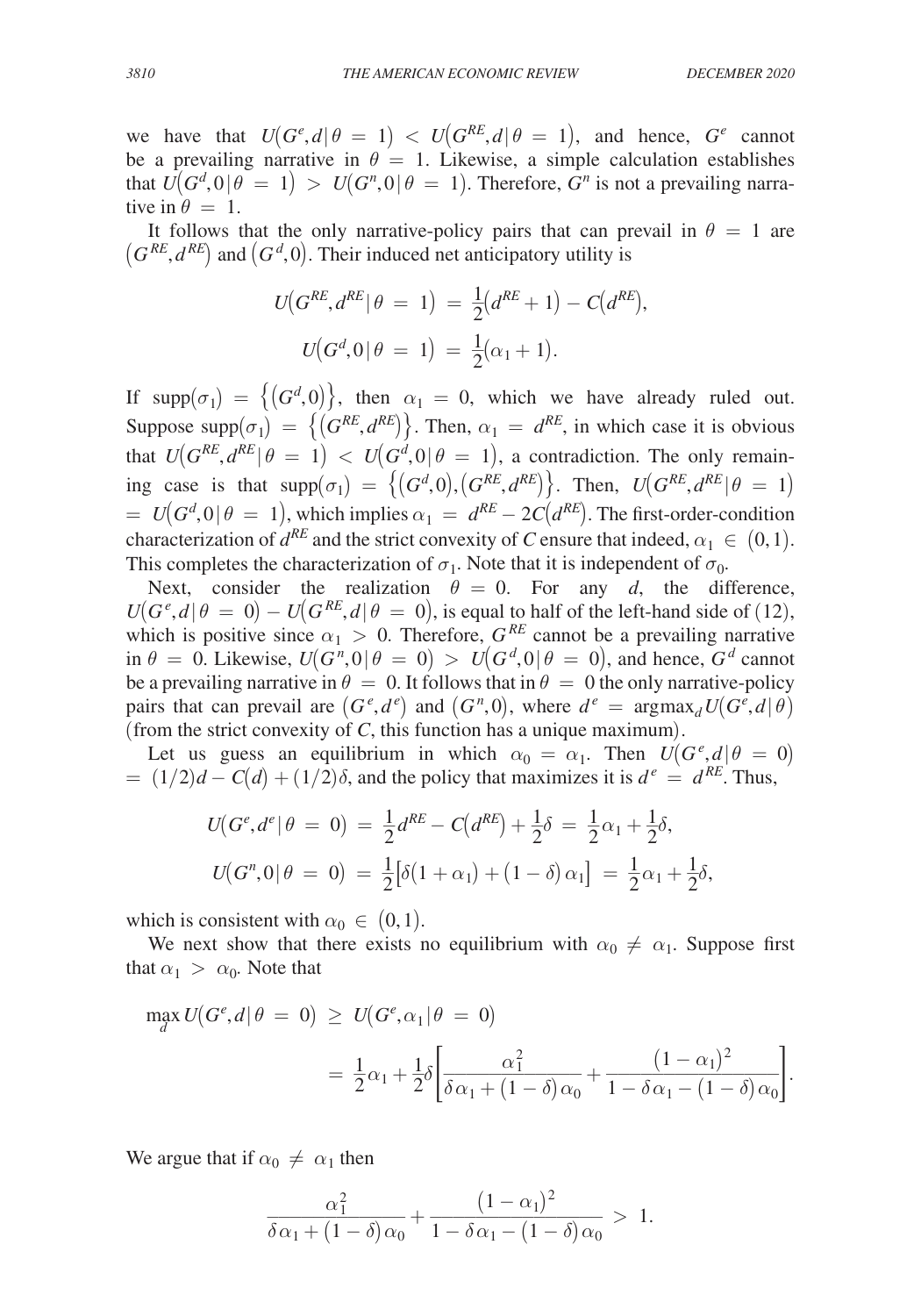A bit of algebra confirms that this inequality is satisfied if and only if  $(\alpha_1 - \alpha_0)^2$  > 0. Hence, when  $\alpha_0 \neq \alpha_1$ ,

$$
\max_{d} U(G^e, d | \theta = 0) \geq U(G^e, \alpha_1 | \theta = 0) > \frac{1}{2}\alpha_1 + \frac{1}{2}\delta.
$$

When  $\alpha_0 < \alpha_1$ ,

$$
U(G^n,0|\theta = 0) < \frac{1}{2} [\delta(1+\alpha_1) + (1-\delta)\alpha_1] = \frac{1}{2}\alpha_1 + \frac{1}{2}\delta,
$$

which implies that  $\text{supp}(\sigma_0) = \{(G^e, d^e)\}\$ , and hence,  $\alpha_0 = d^e$ . But when  $\alpha_1$  $> \alpha_0$  we know that  $d^e > d^{RE} = \alpha_1$ . This implies that  $\alpha_0 > \alpha_1$ , a contradiction.

Suppose instead that  $\alpha_0 > \alpha_1$ . If  $\text{supp}(\sigma_0) = \{(G^e, d^e)\}\$ , then  $\alpha_0 = d^e$  $d^{\mathcal{R}} = \alpha_1$ , a contradiction. If supp $(\sigma_0) = \{(G^n, 0)\}$ , then  $\alpha_0 = 0 < \alpha_1$ , a contradiction. If  $\text{supp}(\sigma_0) = \{(G^e, d^e), (G^n, 0)\},$  then  $\alpha_0$  will be a convex combination of  $d^e < \alpha_1$  and  $d^n = 0$ , which is strictly lower than  $\alpha_1$ . But this contradicts our assumption that  $\alpha_0 > \alpha_1$ .

Thus, different states give rise to the same mixture between policies, but these policies are promoted by *different sets of narratives*. The rational and denialist narratives prevail in the good state  $\theta = 1$ , whereas the exaggerationist and neutral narratives prevail in the bad state  $\theta = 0$ . In each case, narratives that neglect the role of *a* legitimize the representative agent's desire to eschew hard trade-offs, and therefore induce his ideal policy  $d^* = \varepsilon$ . And the narratives that account for the role of *a* induce the rational-expectations policy, even if they do not always give it a correct justification.

The result that the mixture over policies is state-independent mirrors the rational-expectations benchmark. However, the reasoning behind it is subtler. The narratives  $G^e$  and  $G^n$  effectively fail to condition anticipatory utility on  $\theta$ . As a result, there is an externality between the two states, which does not exist under rational expectations. In particular,  $\alpha_1$  affects the relative appeal of  $G^e$  and  $G^n$ in  $\theta = 0$ , and therefore could potentially affect  $\alpha_0$ . It is *equilibrium reasoning* that restores state-independent policy mixtures. If  $\alpha_1$  were higher (lower) than  $\alpha_0$ , this would make  $G^e$  more (less) appealing in  $\theta = 0$ , thus leading to a rise (drop) in  $\alpha_0$ .

#### **V. Conclusion**

The model of competing narratives presented in this paper formalized intuitions regarding the role of narratives in the formation of political beliefs. Our model was based on two main ideas.

*What Are Narratives and How Do They Shape Beliefs?*—In our formalism, narratives are causal models that map actions into consequences. Different narratives employ different intermediate variables and arrange them differently in the causal scheme. Narratives shape beliefs by imposing a causal interpretation on long-run correlations. These beliefs are used to evaluate policies.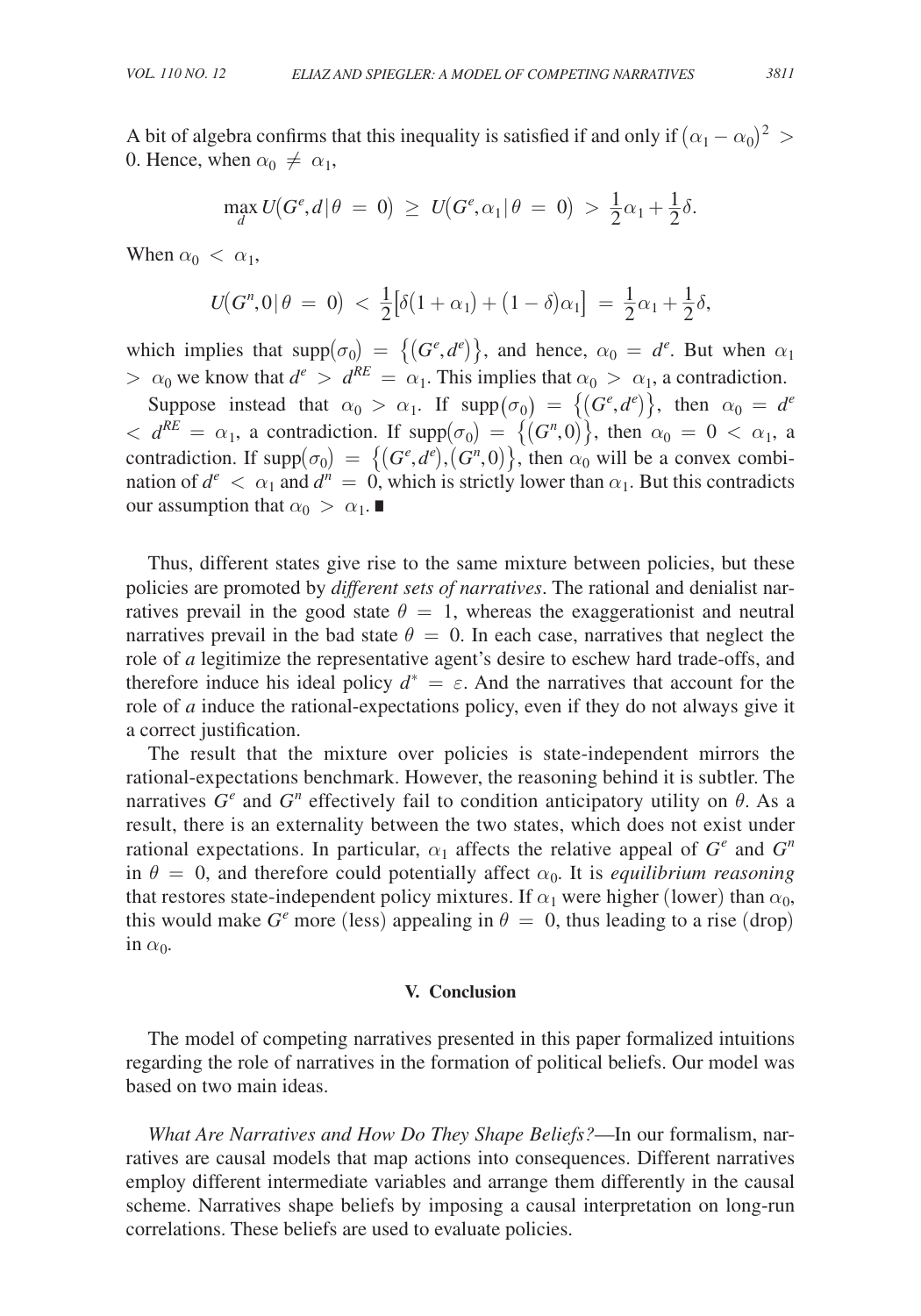*How Does the Public Select between Competing Narratives?*—Our behavioral assumption was that in the presence of conflicting narrative-policy pairs, the public (a representative agent in this paper) selects between them according to their induced anticipatory utility. This is consistent with the basic intuition that people are drawn to stories with a "hopeful" message.

The main insights that emerged from our analysis of the model can be summarized as follows. First, at least some prevailing narratives are misspecified causal models that "sell false hopes" regarding the consequences of counterfactual policies. Second, multiplicity of dominant narrative-policy pairs is an intrinsic property of long-run equilibrium in the "battle over public opinion." Indeed, in specific settings, we saw that growing popularity of one policy weakens the appeal of its supporting narrative. This "diminishing returns" aspect leads to additional properties of equilibrium (uniqueness, dynamic stability) in these settings. Finally, we hope that our stylized examples gave a foretaste of the model's ability to shed light on the popularity of certain real-life political narratives and their implications for political outcomes.

## Appendix I. Proofs

We present proofs that are omitted from the main text. Some proofs are relegated to the online Appendix.

## PROOF OF PROPOSITION 3:

By Propositions 1 and 2, an equilibrium  $\sigma$  exists. Moreover, every equilibrium  $\sigma$ assigns positive probability to exactly two policies that lie (weakly) on opposite sides of *d*<sup>∗</sup> .

As a preliminary step, let us show that for any equilibrium  $\sigma$  where  $\text{supp}(\sigma) = \{(G_l, d_l), (G_r, d_r)\},\ \ V(G_r, d; \alpha) \ \ \text{is } \ \ decreasing \ \ \text{in} \ \ \alpha \ \ \text{and} \ \ V(G_l, d; \alpha)$ is *increasing* in  $\alpha$ . By assumption, *V* is monotone in  $\alpha$ . Suppose that  $V(G_r, d; \alpha)$ is increasing in  $\alpha$ . By NSQD,  $V(G_r, d_r; d_r) = \mu$ . Since  $d_r > \alpha(\sigma)$ , it follows that  $V(G_r, d_r; \alpha(\sigma)) < \mu$ , contradicting our finding (at the beginning of the proof of Proposition 2) that  $U(G_r, d_r; \alpha(\sigma)) \geq \mu$ . Therefore,  $V(G_r, d; \alpha)$  is decreasing in  $\alpha$ . In the same manner, we can show that  $V(G_l, d; \alpha)$  is increasing in  $\alpha$ .

Let us first establish essential uniqueness of equilibrium. Suppose there are at least two equilibria  $\sigma$  and  $\sigma'$ , such that  $supp(\sigma) = \{(G_l, d_l), (G_r, d_r)\}\$  and  $\text{supp}(\sigma') = \{(G'_i, d'_i), (G'_i, d'_i)\}.$  Without loss of generality,  $\alpha(\sigma) \leq \alpha(\sigma)$ . Assume  $\alpha(\sigma) = \alpha(\sigma) = \alpha$ . Then, from the proof of Proposition 2, both  $G_r$  and *G*<sup>*r*</sup> maximize  $p_G(y = 1 | a = 1)$  given  $\alpha$ . Likewise, both  $G_l$  and  $G_l$  maximize  $p_G(y = 1 | a = 0)$  given  $\alpha$ . Furthermore, there exist unique  $\hat{d}_r$  and  $\hat{d}_l$  that maximize *U* in the ranges  $d \ge \alpha$  and  $d \le \alpha$ , respectively. This has two implications. First, by NSQD,  $(p_{G_r}(y|a)) = (p_{G_r}(y|a))$  and  $(p_{G_l}(y|a)) = (p_{G_l}(y|a))$ . Second,  $d_r = d'_r$  and  $d_l = d'_l$ . This means that the equilibrium is essentially unique.

Now assume  $\alpha(\sigma') < \alpha(\sigma)$ . By construction,

(13) 
$$
U(G_r, d_r; \alpha(\sigma)) = \max_{(G,d)|d > \alpha(\sigma)} U(G, d; \alpha(\sigma)),
$$

$$
U(G_l, d_l; \alpha(\sigma)) = \max_{(G,d)|d < \alpha(\sigma)} U(G, d; \alpha(\sigma)),
$$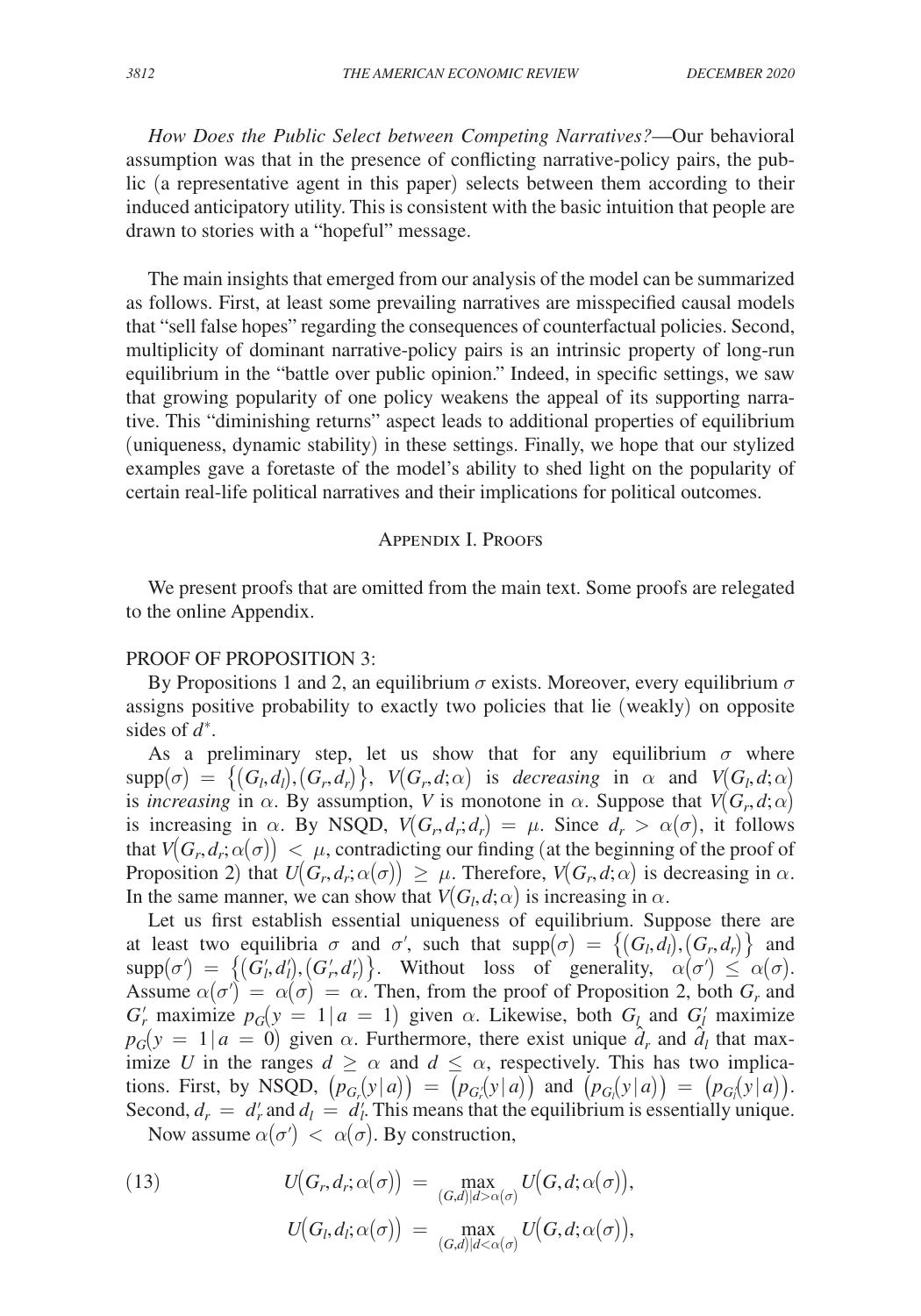and

(14) 
$$
U(G_r, d_r; \alpha(\sigma)) = U(G_l, d_l; \alpha(\sigma)).
$$

Since  $\alpha(\sigma) < \alpha(\sigma)$ ,  $V(G_r, d; \alpha)$  is decreasing in  $\alpha$  and  $V(G_l, d; \alpha)$  is increasing in  $\alpha$ , it follows that

$$
\max_{(G,d) | d \geq \alpha(\sigma)} U\big(G,d; \alpha(\sigma)\big) \ > \ \max_{(G,d) | d < \alpha(\sigma)} U\big(G,d; \alpha(\sigma')\big),
$$

contradicting the assumption that  $\sigma'$  is an equilibrium with supp $(\sigma')$  $= \{ (G'_l, d'_l), (G'_r, d'_r) \}.$ 

We now turn to local stability. Consider an equilibrium  $\sigma$  with supp( $\sigma$ )  $= \{(G_l, d_l), (G_r, d_r)\}, \text{ where } d_l < \alpha(\sigma) < d_r.$  Equalities (13)–(14) hold. Suppose  $\alpha > \alpha(\sigma)$ . Since  $V(G_r, d; \alpha)$  is decreasing in  $\alpha$  and  $V(G_l, d; \alpha)$  is increasing in  $\alpha$ , it follows that

$$
\max_{(G,d)|d>\alpha} U\big(G,d;\alpha\big) \ < \ \max_{(G,d)|d<\alpha} U\big(G,d;\alpha\big),
$$

thus satisfying the condition for local stability. A similar argument applies to the case of  $\alpha < \alpha(\sigma)$ .  $\blacksquare$ 

## PROOF OF PROPOSITION 4:

The assumption that  $p$  is  $Q^*$ -rich enables us to apply Remark 1: in any equilibrium, the support of the marginal equilibrium distribution over policies is  $\{d_l, d_r\}$ , where  $d_l < d^* < d_r$ . Furthermore, the policies  $d_r$  and  $d_l$  are accompanied by narratives  $G_r$  and  $G_l$  that maximize  $p_G(y = 1 | a = 1)$  and  $p_G(y = 1 | a = 0)$ , respectively.

The proof proceeds stepwise. We use the shorthand notation  $\alpha = \alpha(\sigma)$ throughout.

**Step 1:** For any  $k = 2, \ldots, m-1$ , the threat/opportunity DAG  $1 \rightarrow m \leftarrow k$ violates NSQD for almost all rich distributions *p*.

#### PROOF:

Let  $G: a \rightarrow y \leftarrow z$ , where  $z \in \{0,1\}$  and  $(p(z|a,y))$  is a generic element in  $Q^*$ . Since *a* is an ancestral node in *G*, we can substitute  $p(a) \equiv p_G(a)$  (see Spiegler 2020), such that the NSQD requirement can be written as

$$
\sum_{a} p_G(a) p_G(y = 1 | a) = p(y = 1) = \mu.
$$

Since the left-hand side of this equation is by definition  $p_G(y = 1)$ , it follows that NSQD is equivalent to the requirement that  $p_G$  does not distort the objective

marginal distribution of y. We can write the condition more explicitly:  
\n
$$
\sum_{a} \sum_{z} p(a) \Big( \sum_{a'} p(a') p(y') p(z|a', y') \Big) \frac{p(a) \mu p(z|a, y = 1)}{p(a) \sum_{y''} p(y'') p(z|a, y'')} = \mu.
$$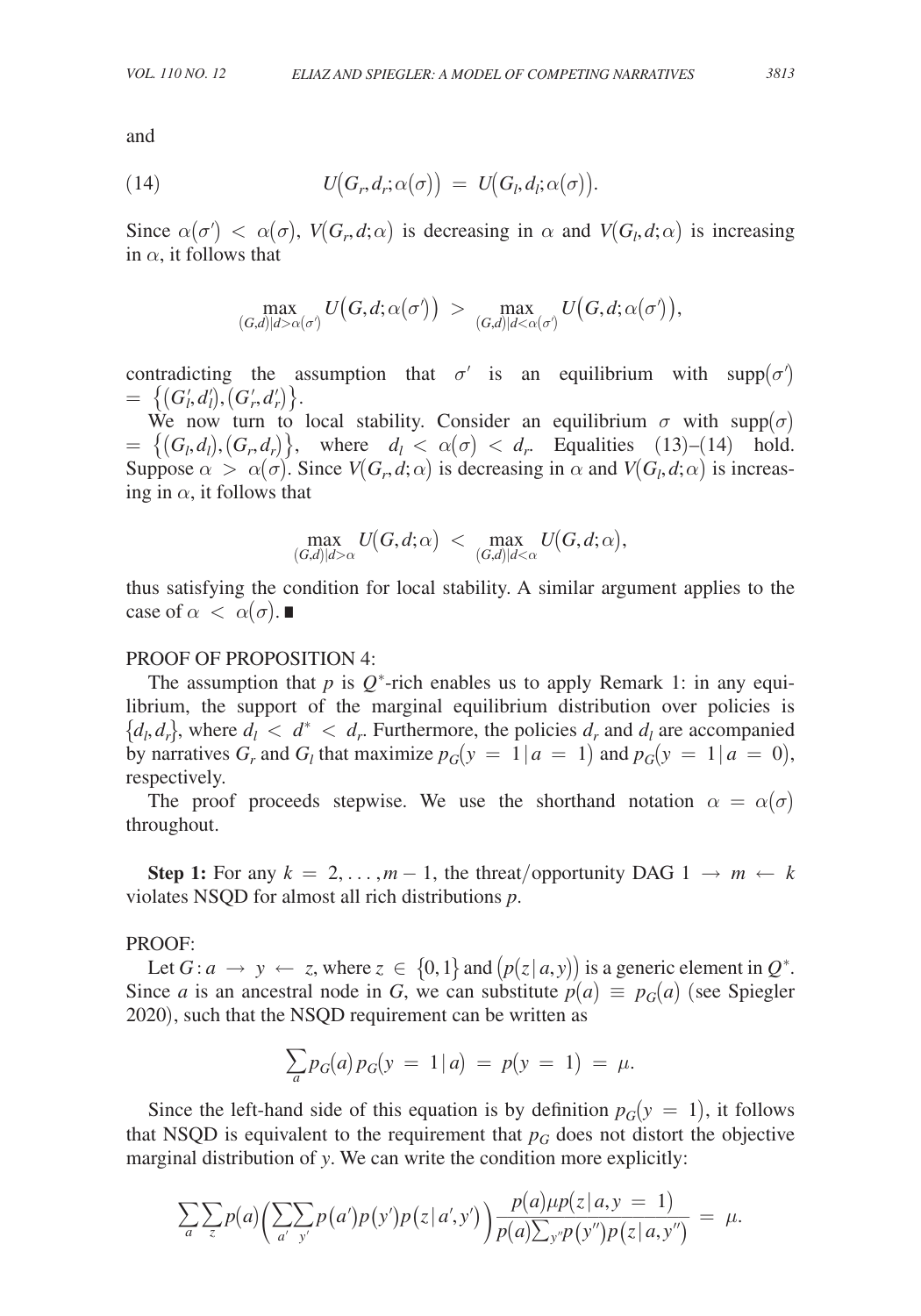This expression can be simplified into

This expression can be simplified into  
\n
$$
\sum_{a} p(a) \sum_{z} \frac{p(z|a, y = 1) \sum_{a'} \sum_{y'} p(a')p(y')p(z|a', y')}{\sum_{y''} p(y'')p(z|a, y'')} = 1.
$$

This is an equation in four variables  $(p(z = 1 | a, y))$ , where  $(p(a))$  and  $(p(y))$ are given constants. We can multiply both sides of the equations by the four terms  $(\sum_{y''} p(y'')p(z|a, y''))_{a,z}$ , and obtain a polynomial equation in the four variables. The equation is nontautological: it is violated when  $z \approx y + a(1 - y)$ .<sup>13</sup> It is well-known that the Lebesgue measure of the set of solutions of a nontautological polynomial equation over  $[0,1]^n$  is zero (see Caron and Traynor 2005). This completes the proof. ∎

Thus, for generic  $Q^*$ -rich distributions  $p$ , the only DAGs  $G$  that can be part of an equilibrium while inducing nonconstant  $p_G(y|a)$  are the lever DAGs  $a \rightarrow x_i \rightarrow y$ , where  $i = 2, \ldots, m - 1$ . The narratives that accompany  $d_r$  and  $d_l$  both have this structure, and thus only differ in the value of  $i$ . Here,  $Q^*$ -richness means that the problem of finding the value of *i* for  $G_r$  is approximated by the following problem:<sup>[14](#page-28-1)</sup>

(15) 
$$
\max_{(p(z=1|a,y))_{a,y=0,1}\in Q^*} \sum_{z=0,1} p(z|a=1)p(y=1|z)
$$

$$
= \sum_{z} (\sum_{y'} p(y')p(z|a=1,y')) \frac{\mu \sum_{a'} p(a')p(z|a',y=1)}{\sum_{y''} \sum_{a''} p(a'')p(y'')p(z|a'',y'')}.
$$

The problem for  $G_l$  is the same, except that we condition on  $a = 0$  instead of  $a = 1$ .

**Step 2:** The solution to  $(15)$  is

Step 2: The solution to (13) is  

$$
p_G(y = 1 | a) = \max \left\{ \frac{\mu}{\mu + p(a)(1 - \mu)}, \frac{\mu(2 - p(a) - \mu)}{1 - \mu p(a)} \right\},
$$

where the left and right arguments are attained at  $q_a^{\vee}$  and  $q_a^{\wedge}$ , respectively. The left argument is weakly higher than the right argument if and only if  $p(a) + \mu \leq 1$ . Denote the solution by  $H_a(\alpha)$ .

#### PROOF:

See the online Appendix.

<span id="page-28-0"></span><sup>13</sup>Suppose *z* is determined as follows: With probability  $1 - \rho$ ,  $z = y + a(1 - y)$ , and with probability  $\rho$ ,  $z = 0$ . For  $\rho$  sufficiently close to zero,

$$
\sum_{a} p_G(a) p_G(y) = 1|a) \approx [1 - \alpha(1 - \mu)][\alpha + (1 - \alpha)\mu] > \mu.
$$

<span id="page-28-1"></span><sup>14</sup>This is only an approximation because we need to incorporate small perturbations to the distribution of the lever variable if the solution to the maximization problem yields distributions without full support for every realization of *a* and *y*.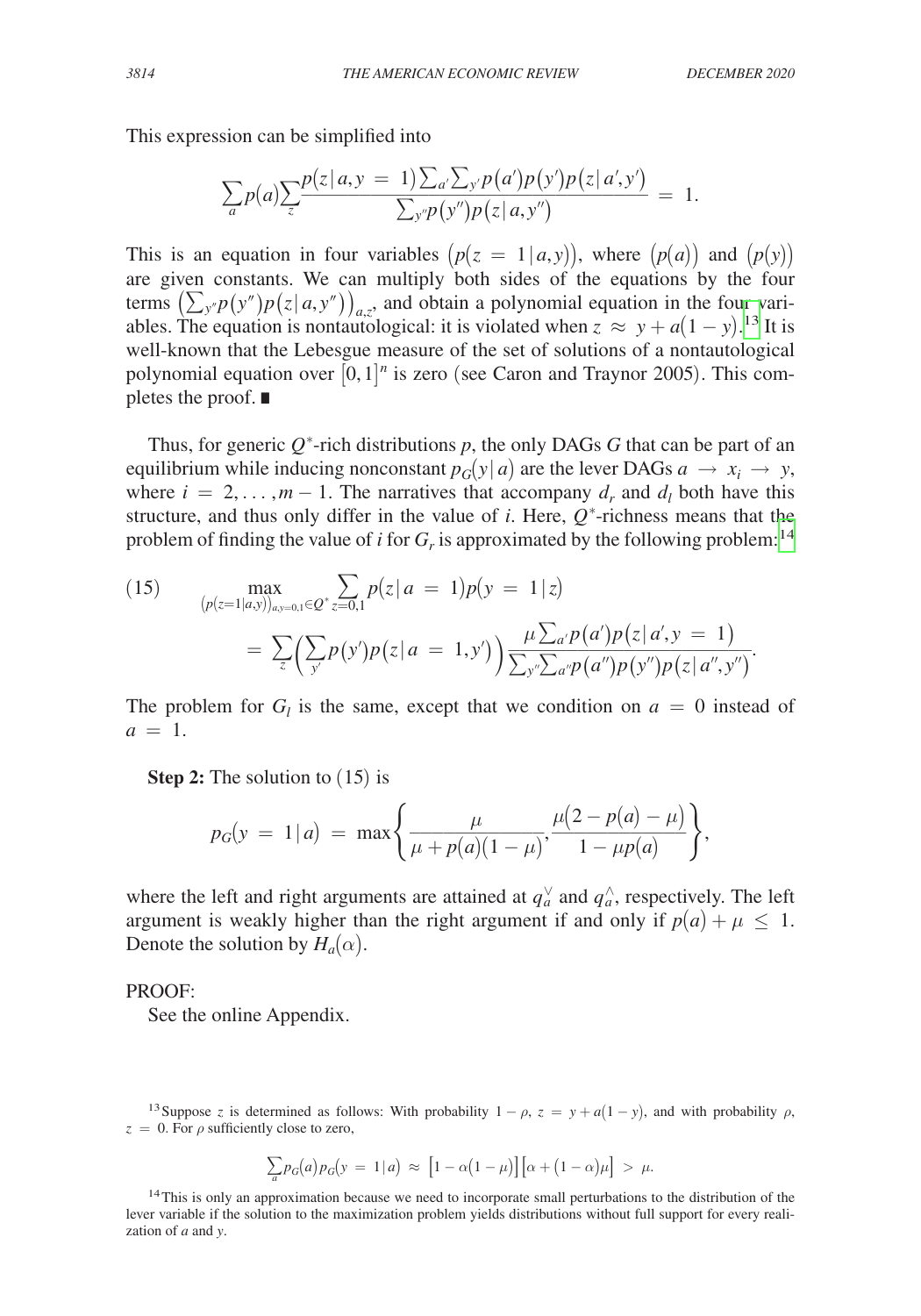**Step 3:** The equilibrium is generically unique.

## PROOF:

By  $Q^*$ -richness,  $p_{G_r}(y = 1 | a = 1) \approx H_1(\alpha)$  and  $p_{G_l}(y = 1 | a = 0)$  $\approx H_0(\alpha)$ . Use NSQD to define  $p_{G_r}(y = 1 | a = 0)$  and  $p_{G_l}(y = 1 | a = 1)$  in terms of  $H_a(\alpha)$ , and obtain

By 
$$
Q^*
$$
-richness,  $p_{G_r}(y = 1 | a = 1) \approx H_1(\alpha)$  and  $p_{G_l}(y = 1 | a \approx H_0(\alpha))$ . Use NSQD to define  $p_{G_r}(y = 1 | a = 0)$  and  $p_{G_l}(y = 1 | a =$   
terms of  $H_a(\alpha)$ , and obtain  

$$
V(G_r, d; \alpha) \approx \mu \cdot \max \left\{ \frac{d(1 - \mu) + \mu}{\alpha(1 - \mu) + \mu}, \frac{d(1 - \mu) + 1 - \alpha}{\alpha(1 - \mu) + 1 - \alpha} \right\},
$$

$$
V(G_l, d; \alpha) \approx \mu \cdot \max \left\{ \frac{(1 - d)(1 - \mu) + \mu}{(1 - \alpha)(1 - \mu) + \mu}, \frac{(1 - d)(1 - \mu) + \alpha}{(1 - \alpha)(1 - \mu) + \alpha} \right\}.
$$

Consider an equilibrium with some given  $\alpha$ . By definition,

$$
U(G_r, d_r; \alpha) = \max_{d > \alpha} \left[ V(G_r, d; \alpha) - C(d - d^*) \right],
$$
  

$$
U(G_l, d_l; \alpha) = \max_{d < \alpha} \left[ V(G_l, d; \alpha) - C(d - d^*) \right].
$$

It is easy to verify that for any fixed *d*,  $V(G_r, d; \alpha)$  is strictly decreasing with  $\alpha$ , whereas  $V(G_l, d; \alpha)$  is strictly increasing with  $\alpha$ . Consequently, the equation  $U(G_r, d_r; \alpha) = U(G_l, d_l; \alpha)$  that must hold in equilibrium cannot have more than one solution  $\alpha$ . Given  $\alpha$ , the solution of  $G_r$  and  $G_l$  is generically unique, and therefore  $V(G_r, d; \alpha)$  and  $V(G_l, d; \alpha)$  are also pinned down. As a result,  $d_r$  and  $d_l$  are pinned down, which also pins down  $\sigma$ .<sup>[15](#page-29-0)</sup> ■

## PROOF OF REMARK 2:

When *C* and  $\varepsilon$  are vanishingly low, it must be the case that  $d_r \approx 1$  and  $d_l \approx 0$ , such that

PROOF OF REMARK 2:  
\nWhen C and 
$$
\varepsilon
$$
 are vanishingly low, it must be the case that  $d_r \approx 1$  and a  
\nsuch that\n
$$
\max \left\{ \frac{2 - \mu - \alpha}{\alpha (1 - \mu) + 1 - \alpha}, \frac{1}{\alpha (1 - \mu) + \mu} \right\}
$$
\n
$$
\approx \max \left\{ \frac{1 - \mu + \alpha}{(1 - \alpha)(1 - \mu) + \alpha}, \frac{1}{(1 - \alpha)(1 - \mu) + \mu} \right\}.
$$
\nThe result follows by solving this equation.

The result follows by solving this equation. ∎

#### REFERENCES

- **Akerlof, George A., and William T. Dickens.** 1982. "The Economic Consequences of Cognitive Dissonance." *American Economic Review* 72 (3): 307–19.
- **Bénabou, Roland, Armin Falk, and Jean Tirole.** 2018. "Narratives, Imperatives, and Moral Reasoning." NBER Working Paper 24798.
- **[B](http://pubs.aeaweb.org/action/showLinks?crossref=10.1162%2F003355302760193913&citationId=p_3)énabou, Roland, and Jean Tirole.** 2002. "Self-Confidence and Personal Motivation." *Quarterly Journal of Economics* 117 (3): 871–915.

<span id="page-29-0"></span><sup>15</sup>Here, genericity means that when  $p(a) + \mu = 1$ , there are two lever variables that maximize  $p_G(y = 1 | a = 1)$ ,  $z = ay$  and  $z = y + a(1 - y)$ ; and two lever variables that maximize  $p_G(y = 1 | a = 0)$ ,  $x = y(1 - a)$  and  $x = y + (1 - y)(1 - a)$ . For details, see the online Appendix.